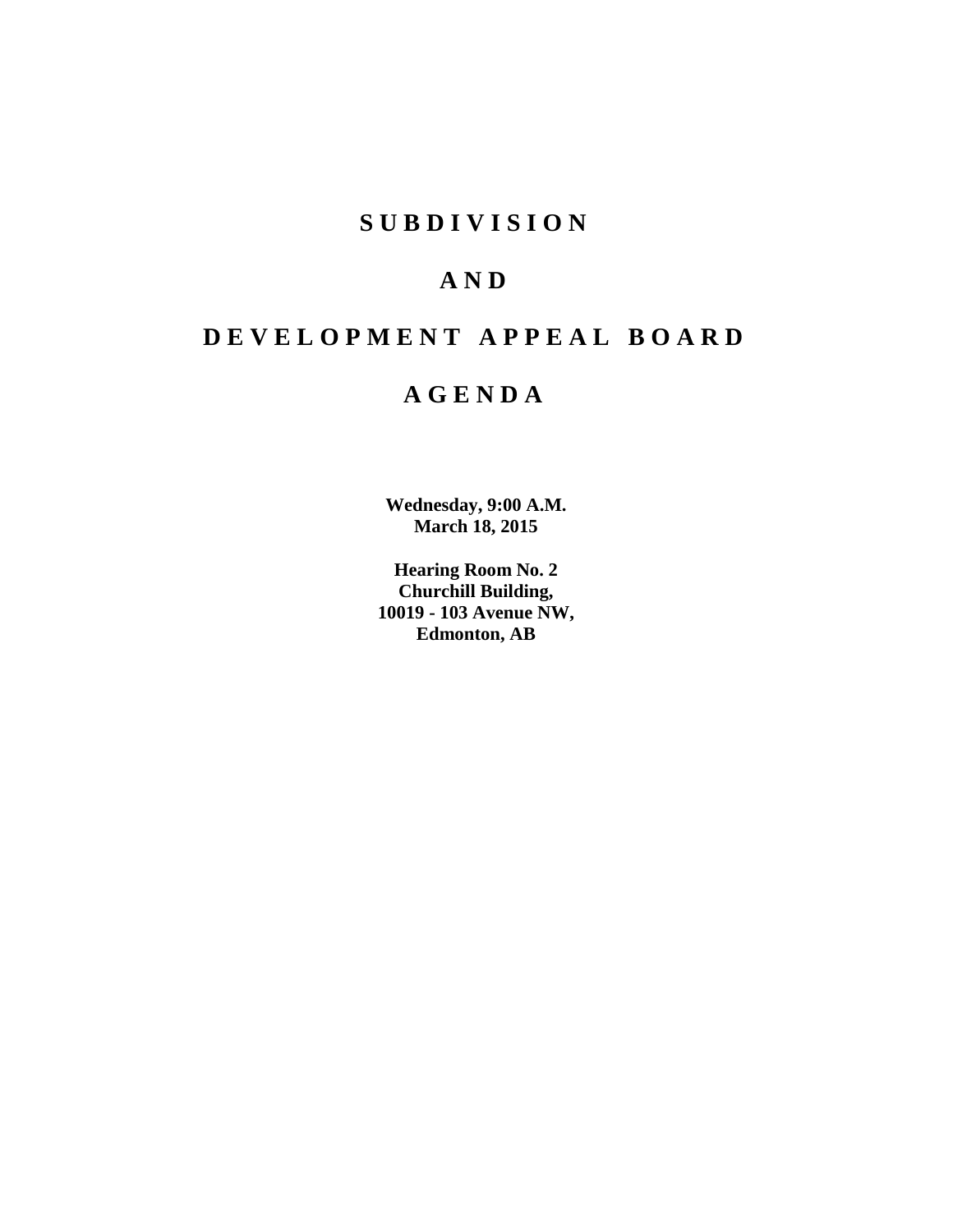# **SUBDIVISION AND DEVELOPMENT APPEAL BOARD HEARING ROOM NO. 2**

| 9:00 A.M.                                       | SDAB-D-15-040                                                                                                                                | <u>TO BE RAISED</u>                                                                                                                                                          |
|-------------------------------------------------|----------------------------------------------------------------------------------------------------------------------------------------------|------------------------------------------------------------------------------------------------------------------------------------------------------------------------------|
|                                                 |                                                                                                                                              | Change a portion of an existing Religious Assembly<br>Use to a Child Care Service (Out of School Care - 3<br>employees, 31 children)                                         |
|                                                 |                                                                                                                                              | 6104 - 172 Street NW<br>Project No.: 162237902-001                                                                                                                           |
| 9:00 A.M.                                       | SDAB-D-15-041                                                                                                                                | <b>TO BE RAISED</b>                                                                                                                                                          |
|                                                 |                                                                                                                                              | Lessard Community League VS Play Care Daycare<br>Ltd.                                                                                                                        |
|                                                 |                                                                                                                                              | Change a portion of an existing Religious Assembly<br>Use to a Child Care Service (Daycare - 10<br>employees, 54 children) and construct interior /<br>exterior alterations  |
|                                                 |                                                                                                                                              | 6104 - 172 Street NW<br>Project No.: 162237902-002                                                                                                                           |
|                                                 |                                                                                                                                              | LUNCH BREAK: 12:00 P.M. TO 12:30 P.M.                                                                                                                                        |
| 12:30 P.M.                                      | SDAB-D-15-054                                                                                                                                | Construct an Accessory Building (detached Garage,<br>8.53 metres by 7.32 metres) and to demolish an<br>Accessory Building (detached Garage, 6.16 metres<br>by $7.37$ metres) |
|                                                 |                                                                                                                                              | 15224 - 81 Avenue NW<br>Project No.: 164675786-001                                                                                                                           |
| BREAK: 2:00 P.M. TO 2:30 P.M.                   |                                                                                                                                              |                                                                                                                                                                              |
| $2:30$ P.M.                                     | SDAB-D-15-055                                                                                                                                | Construct exterior alterations to a Single Detached<br>House (second front Driveway $-5.20$ metres wide).                                                                    |
|                                                 |                                                                                                                                              | $7502 - 149$ Street<br>Project No.: 161891875-001                                                                                                                            |
| <b>NOTE:</b>                                    | Unless otherwise stated, all references to "Section numbers" in this Agenda<br>refer to the authority under the Edmonton Zoning Bylaw 12800. |                                                                                                                                                                              |
| <b>TO BE RAISED</b><br><b>ITEM I: 9:00 A.M.</b> | <b>FILE: SDAB-D-15-040</b>                                                                                                                   |                                                                                                                                                                              |
|                                                 |                                                                                                                                              |                                                                                                                                                                              |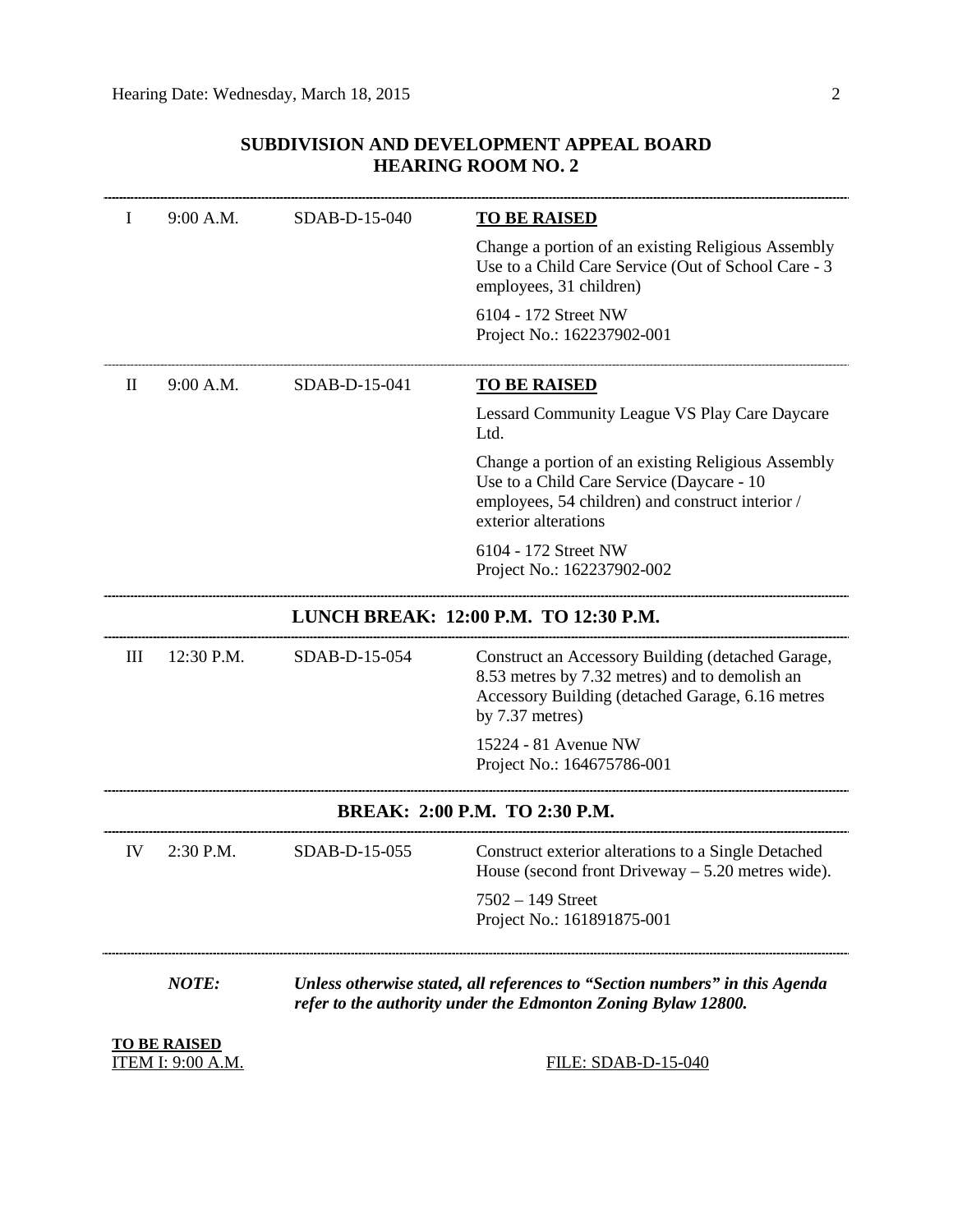Hearing Date: Wednesday, March 18, 2015 3

# AN APPEAL FROM THE DECISION OF THE DEVELOPMENT OFFICER BY THE COMMUNITY LEAGUE

APPELLANT:

APPLICATION NO.: 162237902-001 APPLICATION TO: Change a portion of an existing Religious Assembly Use to a Child Care Service (Out of School Care - 3 employees, 31 children)

DECISION OF THE DEVELOPMENT AUTHORITY: Approved with Conditions

DECISION DATE: January 16, 2015

DATE OF APPEAL: February 3, 2015

NOTIFICATION PERIOD: January 22, 2015 to February 4, 2015

RESPONDENT:

MUNICIPAL DESCRIPTION OF SUBJECT PROPERTY: 6104 - 172 Street NW

OVERLAY: N/A

STATUTORY PLAN: N/A

LEGAL DESCRIPTION: Plan 7722037 Blk 12 Lot 46

ZONE: DC2.697 Site Specific Development Control Provision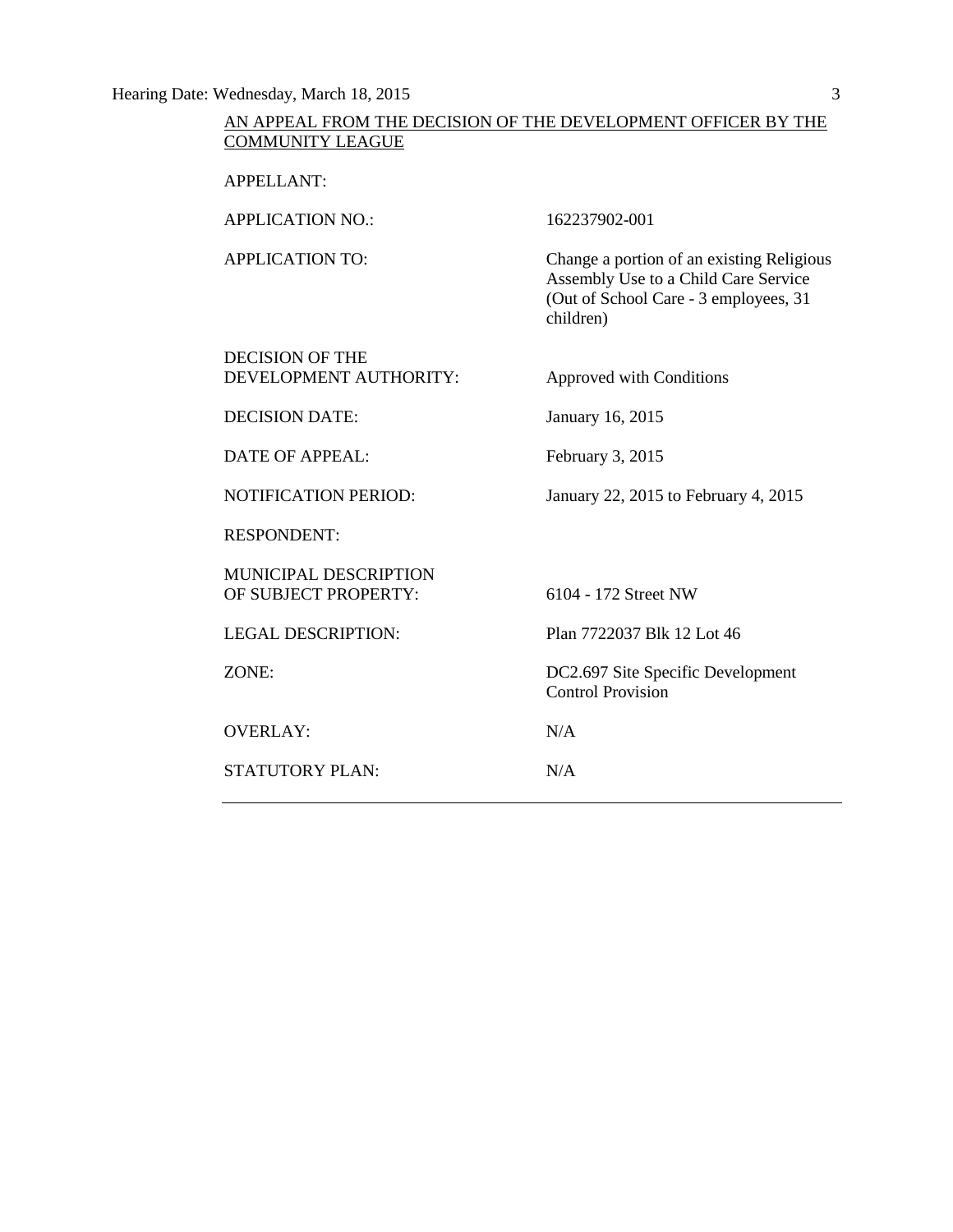#### DEVELOPMENT OFFICER'S DECISION

APPROVED - The proposed development is approved for the following reasons:

PRIOR TO THE RELEASE OF DRAWINGS FOR BUILDING PERMIT REVIEW, the applicant or property owner shall pay a DP Notification Fee of \$100.00.

The maximum Floor Area of any individual business premises for a Permitted Use shall not exceed 275 sq.m.

Exterior lighting of the facility shall provide for a well lit environment; Section 80(7).

Four on-site drop-off parking stalls shall be provided; Section 80(6).

The outdoor play space shall be located at ground level; Section 80(8)(b).

The outdoor play space shall be securely enclosed on all sides; Section  $80(8)(c)$ .

The outdoor play space shall have secure perimeter fencing that is at least 1.83 m in height; Section 80(8)(b)(i).

All activities or operations of the proposed development shall comply to the standards prescribed by the Province of Alberta pursuant to the Environmental Protection and Enhancement Act and the regulations pertaining thereto.

An approved Development Permit means that the proposed development has been reviewed only against the provisions of the Edmonton Zoning Bylaw. It does not remove obligations to conform with other legislation, bylaws or land title instruments such as the Municipal Government Act, the ERCB Directive 079, the Edmonton Safety Codes Permit Bylaw or any caveats, covenants or easements that might be attached to the Site.

This Development Permit is NOT valid until the Notification Period expires in accordance to Section 21.1. (Reference Section 17.1)

#### Notes:

- Signs require separate Development Applications.

- A Building Permit is required for any construction or change in use of a building. For a building permit, and prior to the Plans Examination review, you require construction drawings and the payment of fees. Please contact the 311 Call Centre for further information.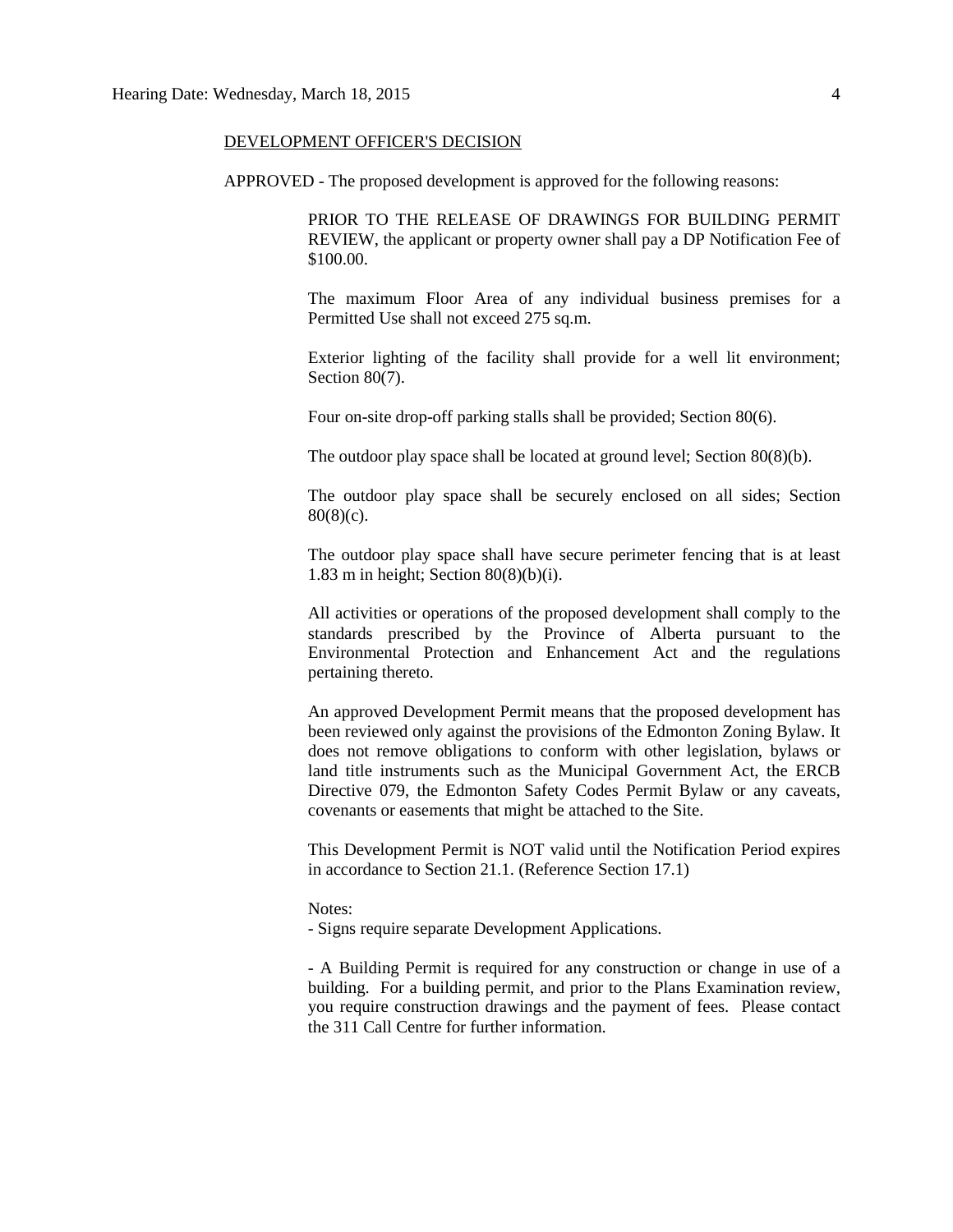#### DEVELOPMENT OFFICER'S DECISION CONTINUED

- The City of Edmonton does not conduct independent environmental checks of land within the City. If you are concerned about the suitability of this property for any purpose, you should conduct your own tests and reviews. The City of Edmonton, in issuing this Development Permit, makes no representations and offers no warranties as to the suitability of the property for any purpose or as to the presence or absence of any environmental contaminants on the property.

#### APPELLANT'S SUBMISSION

The Lessard Community League hereby gives notice to appeal said proposed development on the grounds of increased traffic, noise, garbage pollution, as well as parking issues. MAC has continuously exceeded occupation numbers and has been fined and is currently under a standing order. City Bylaw enforcement officers now require an EPS escort to enforce said bylaws due to previous threats by congregants. We have had numerous complaints from area residents and the City of Edmonton advises us that it does not have the manpower to effectively enforce the bylaws.

#### SUBDIVISION AND DEVELOPMENT APPEAL BOARD OFFICER'S COMMENTS

This application is to change a portion of an existing Religious Assembly Use to a Child Care Service (out of school care - 3 employees, 31 children).

The site is located on the southwest corner of 172 Street and Callingwood Road and is zoned DC2.697 Site Specific Development Control Provision, Section 720 of the Edmonton Zoning Bylaw 12800. DC2.697 was signed and passed by Council on July 9, 2007, under Bylaw 14630. **A copy of Bylaw 14630 is on file.**

The Subdivision and Development Appeal Board at a hearing on February 26, 2015 made and passed the following motion:

"that the appeal hearing be TABLED TO MARCH 18 or 19, 2015."

Section 641(4) of the *Municipal Government Act*, Chapter M-26, states despite section 685, if a decision with respect to a development permit application in respect of a direct control district

- (a) is made by a council, there is no appeal to the subdivision and development appeal board, or
- (b) is made by a development authority, the appeal is limited to whether the development authority following the directions of council, and if the subdivision and development appeal board finds that the development authority did not follow the directions it may, in accordance with the directions, substitute its decision for the development authority's decision.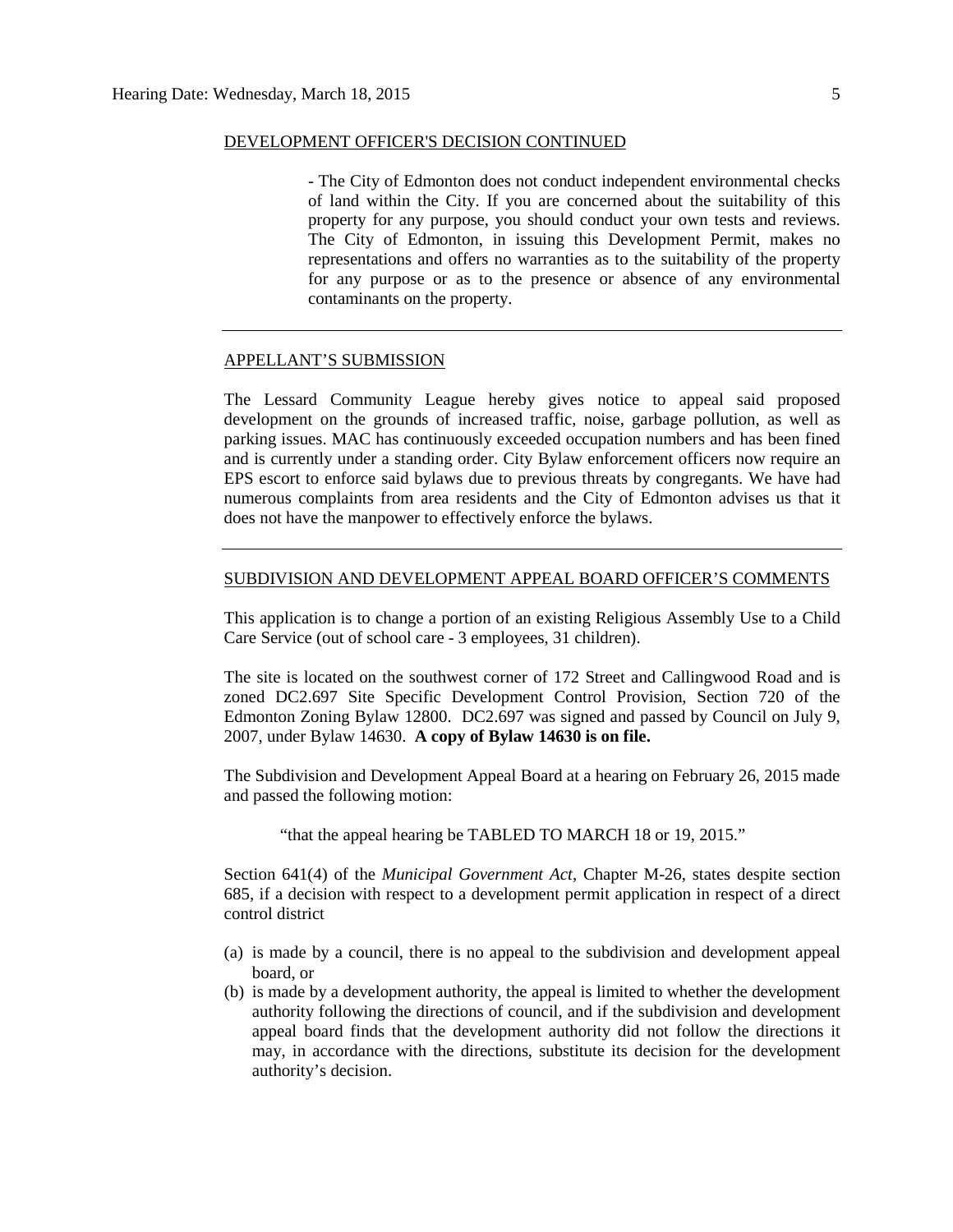A **Child Care Service** is a listed Use in the DC2.697 District, Section DC2.697.3.h.

Under Section 7.8(2), **Child Care Services** means a development intended to provide care, educational activities and supervision for groups of seven or more children under 13 years of age during the day or evening, but does not generally include overnight accommodation. This Use Class typically includes daycare centres; out-of-school care centres; preschools; and dayhomes (providing child care within the care provider's residence).

This application was approved by the Development Officer subject to conditions.

The decision of approval by the Development Officer has been appealed by Lessard Community League.

Section 80 state[s Child Care Services](javascript:void(0);) shall comply with the following regulations:

- 1. in all low density Residential Zones the Development Officer shall, when making a decision on the suitability of the Child Care Service for the location proposed, give preference to those facilities that are located:
	- a. abutting a collector or arterial road,
	- b. on a corner Site,
	- c. adjacent to or in community facilities such as a school, park, church or community centre; or
	- d. adjacent to commercial areas or multi-family development;
- 2. Child Care Services in the HDR, RA7, RA8, RA9, RF5, RF6, RMU, TMU or UCRH Zones shall be in a separate facility, either within the principal building on the Site or in an Accessory or secondary Building, with a separate access to ground level;
- 3. a Child Care Service in any Residential Zone shall not change the principal character or external appearance of the Dwelling in which it is located. If a new building is constructed, it must retain the character of a residential Dwelling. Any associated signage on the Dwelling must not detract from the residential character of the neighbourhood;
- 4. the Development Officer shall, when deciding whether to approve or refuse a Child Care Service in a Commercial Zone, take into account, among other matters, traffic, noise and proximity to hazardous uses to ensure the proposed Child Care Service is in a safe location;
- 5. no portion of a Child Care Service Use, including the building or bay of building and, where provided, on-site outdoor play space, shall be located within 50.0 metres of a Major or Minor Service Station or a Gas Bar. This distance shall be measured from the pump island, fill pipes, vent pipes, or service station or gas bar building, depending on whichever is closest to the child care facility;
- 6. parking shall be provided according to the regulations outlined in Schedule 1 to Section 54 of this Bylaw. In addition, drop-off parking shall be provided as follows: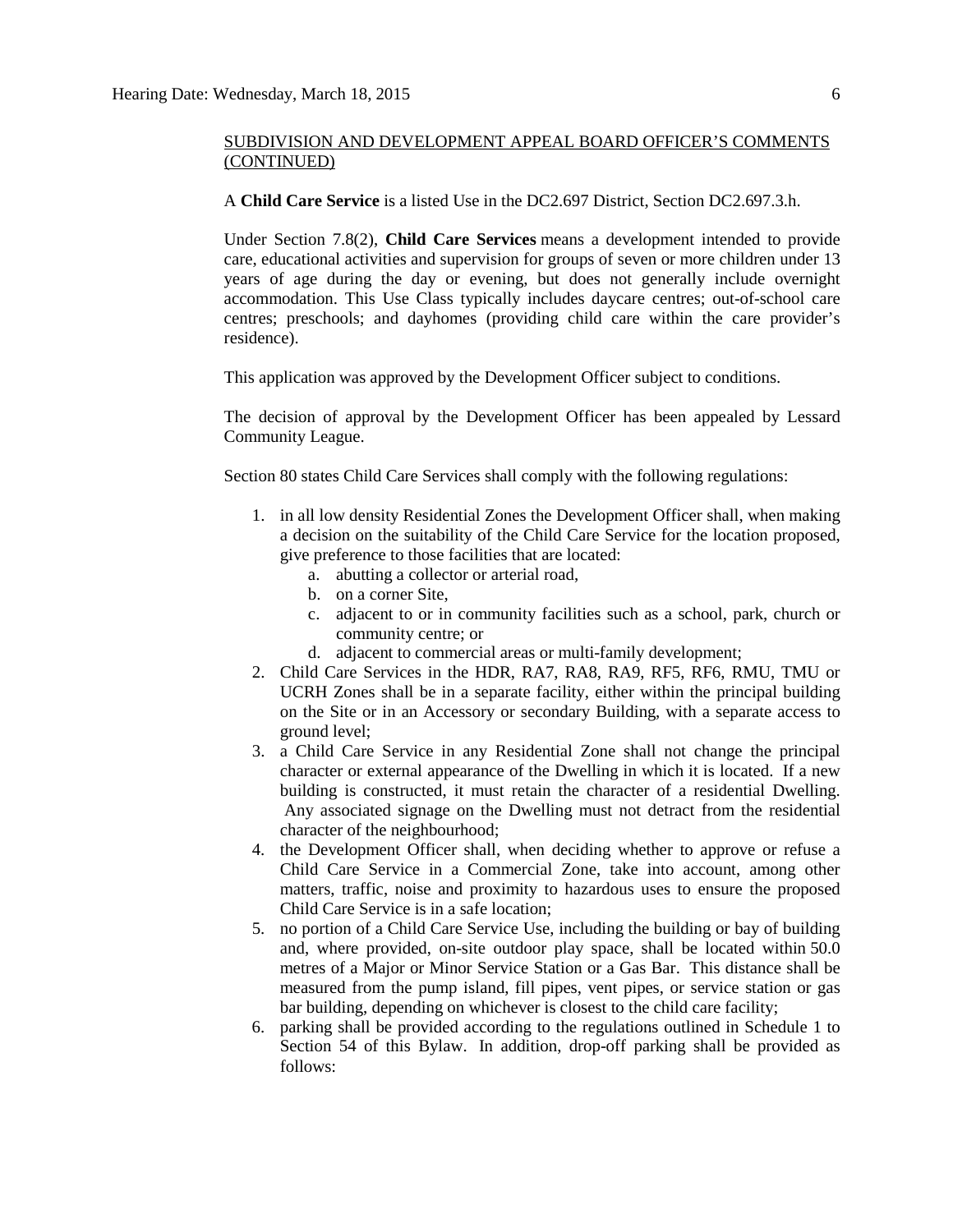- a. a separate on-site drop-off area shall be provided at the rate of 2 drop-off spaces for up to 10 children, plus 1 additional space for every 10 additional children;
- b. each drop-off space shall be a minimum of 2.6 metres in width and a minimum of 5.5 metres in length; and
- c. the drop-off area shall be located within 60.0 metres from the main entrance of the Child Care Service facility.
- 7. exterior lighting of the facility shall provide for a well lit environment;
- 8. where on-site outdoor play space is provided, pursuant to the Provincial *Child Care Licensing Regulation*, it shall comply with the following regulations:
	- a. noisy, noxious or hazardous adjacent Uses such as, but not limited to, loading/unloading areas, garbage bins, large parking lots, arterial roads, passenger drop-off areas, rail lines, Light Rail Transit lines or storm water lakes should either be avoided or their effects mitigated through landscaping, buffering, fencing, or other means;
	- b. outdoor play space shall be located at ground level. If no reasonable opportunity exists for at grade outdoor play space, the Development Officer may approve an above grade outdoor play space provided that the following conditions are met:
		- i. secure perimeter fencing is provided that is at least 1.83 metres in height and is located a reasonable distance from the edge of the building;
		- ii. roof top mechanical equipment is located a reasonable distance away from the play space to avoid sources of noise and fumes unless the mechanical equipment is designed so that it does not create adverse effects related to noise and fumes and can be integrated into the play area;
	- c. outdoor play space shall be securely enclosed on all sides with the exception of developments proposed on zoned Sites US and AP where existing play fields are proposed as outdoor play space;
	- d. in a Residential Zone, outdoor play space may be allowed in any Yard, providing it is designed to limit any interference with other Uses, or the peaceful enjoyment of the properties of nearby residents, through fencing, landscaping, buffering and the placement of fixed play equipment;
	- e. in any Non-residential Zone, the outdoor play space shall not be located in any Yard that abuts a public roadway unless the design, size and other characteristics of the proposed play space mitigate the potential impact from the roadway traffic upon children using the play space; and
- 9. all Development Permit applications for Child Care Services shall include: plans that show all elevations; floor plans that show indoor play and rest areas, including the location of windows; a Site plan that shows the required on-site parking, drop-off facilities, and, where provided, on-site outdoor play areas, including the location and type of fixed play equipment, as well as fencing. landscaping and any buffering to be provided.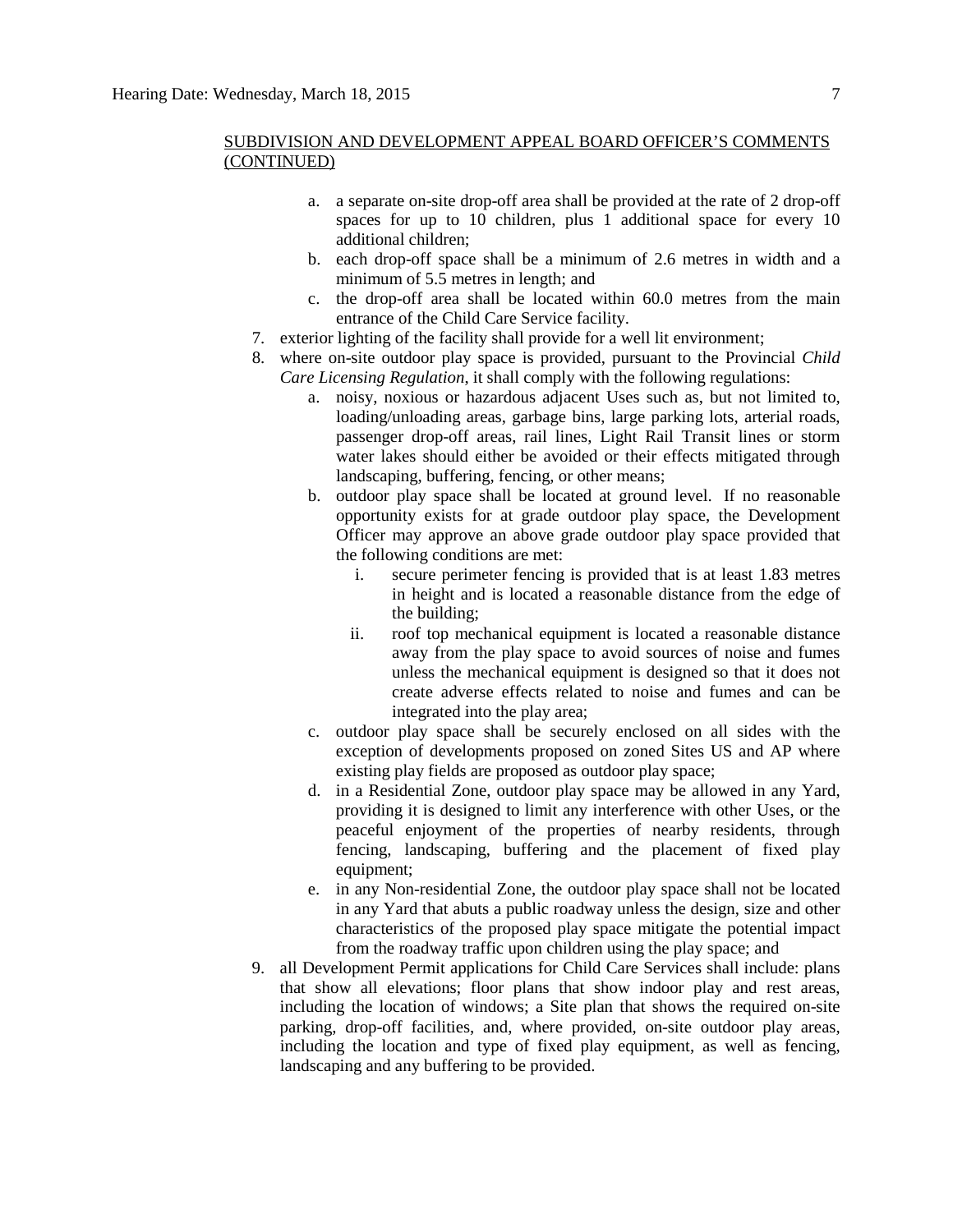DC2.697.1 states the purpose of this Site Specific Development Control Provision is to accommodate Professional, Financial and Office Support Services, Convenience Commercial uses, Personal Service uses and Public Libraries and Cultural Exhibits which are intended to serve the day to day needs of residents within new or established neighbourhoods.

The following permit applications are listed in the Sustainable Development Department POSSE system:

| Application                    | Description                                                                                                                                                                                             | Decision                                                                                                                                                                                                                 |
|--------------------------------|---------------------------------------------------------------------------------------------------------------------------------------------------------------------------------------------------------|--------------------------------------------------------------------------------------------------------------------------------------------------------------------------------------------------------------------------|
| Number                         |                                                                                                                                                                                                         |                                                                                                                                                                                                                          |
| 162237902-006<br>SDAB-D-15-041 | To change a portion of an<br>existing Religious<br>Assembly Use<br>to<br>a<br>Childcare Service (daycare<br>10<br>employees,<br>54<br>and construct<br>children)<br>interior / exterior<br>alterations. | February 26, 2015; Hearing scheduled.                                                                                                                                                                                    |
| 162237902-002<br>162237902-002 | To change a portion of an<br>Religious<br>existing<br>Assembly Use<br>to<br>a<br>Childcare Service (daycare<br>10<br>employees,<br>54                                                                   | January 16, 2015; Approved with<br>conditions.                                                                                                                                                                           |
| (continued)                    | children)<br>and<br>construct<br>$interior$ /<br>exterior<br>alterations.                                                                                                                               |                                                                                                                                                                                                                          |
| 156022405-001                  | To change the Use of a<br>a Health<br>Restaurant<br>to<br><b>Services</b><br>and<br>construct<br>interior alterations.                                                                                  | 26,<br>2014;<br>June<br>Approved<br>with<br>conditions.                                                                                                                                                                  |
| 140950485-001                  | To change the use from a<br>Personal Service Shops Use<br>to a Health Services Use<br>and to construct interior<br>alterations - Lessard Centre<br>Dental.                                              | July 31, 2013; Approved<br>with<br>condition and the following variance:<br>Section 54.2, Schedule 1 relaxed - The<br>overall number of required vehicular<br>parking spaces for the site is reduced<br>from 168 to 165. |
| 139693958-001                  | To operate a General Retail<br>Store<br>and<br>to<br>construct<br>alterations<br>interior<br>(Yasmeen's Boutique,<br>tenant improvements).                                                              | June 18, 2013; Approved<br>with<br>conditions.                                                                                                                                                                           |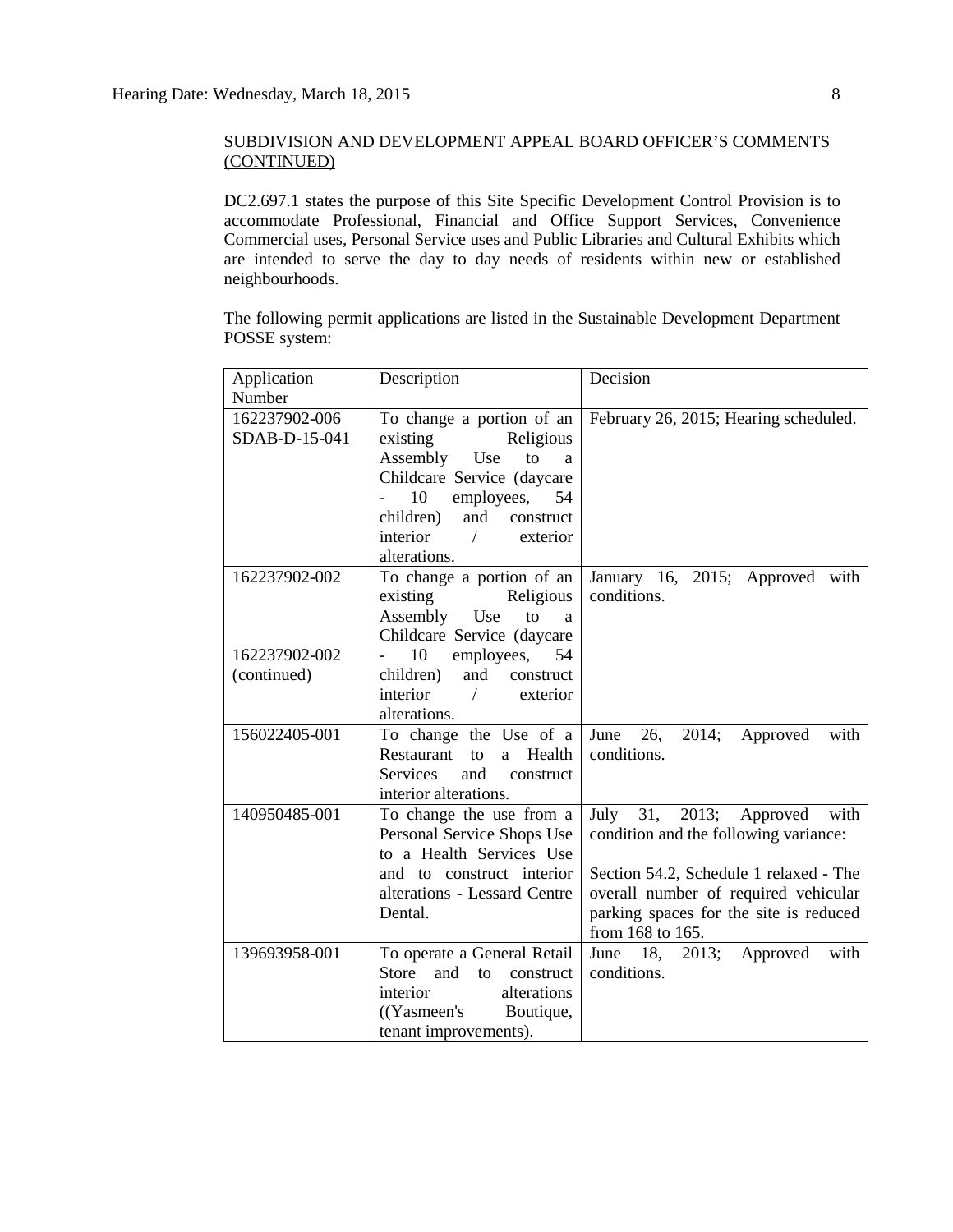| Application  | Description | Decision                                                                                                                                                                                                                                                               |
|--------------|-------------|------------------------------------------------------------------------------------------------------------------------------------------------------------------------------------------------------------------------------------------------------------------------|
| Number       |             |                                                                                                                                                                                                                                                                        |
| 94742909-005 | Order       | June 5, 2013;                                                                                                                                                                                                                                                          |
|              |             | <b>LAND USE INFRACTION:</b>                                                                                                                                                                                                                                            |
|              |             | This property is a Site Specific<br>Development Control Provision and is<br>zoned DC2 (697).                                                                                                                                                                           |
|              |             | Our investigation has established that<br>you have not complied with the<br>conditions of Development Permit<br>Number 94742909-002, issued August<br>24, 2010:                                                                                                        |
|              |             | "To increase the number of seats /<br>occupants in a Religious Assembly<br>from 200 to 400 and to change the use<br>the<br>floor<br>from<br>second<br>on<br>a<br>Professional, Financial and Office<br>Support Service to accessory uses to<br>the Religous Assembly." |
|              |             | The<br>condition<br>of<br>approved<br>Number<br>Permit<br>Development<br>94742909-002<br>that<br>has<br>been<br>contravened is:                                                                                                                                        |
|              |             | "The maximum occupancy for the<br>Religious Assembly (main and second<br>floors) shall NOT exceed 400 at any<br>time".                                                                                                                                                 |
|              |             | The City of Edmonton has not issued a<br>permit<br>amend<br>development<br>to<br>Development<br>Permit<br>Number<br>94742909-002<br>regarding<br>this<br>condition, which is contrary to Section<br>683 of the Municipal Government Act,<br>R.S.A. 2000, c.M-26.1.     |
|              |             | ORDER:                                                                                                                                                                                                                                                                 |
|              |             | Pursuant<br>to Section<br>645<br>of<br>the<br>Municipal Government Act, R.S.A.                                                                                                                                                                                         |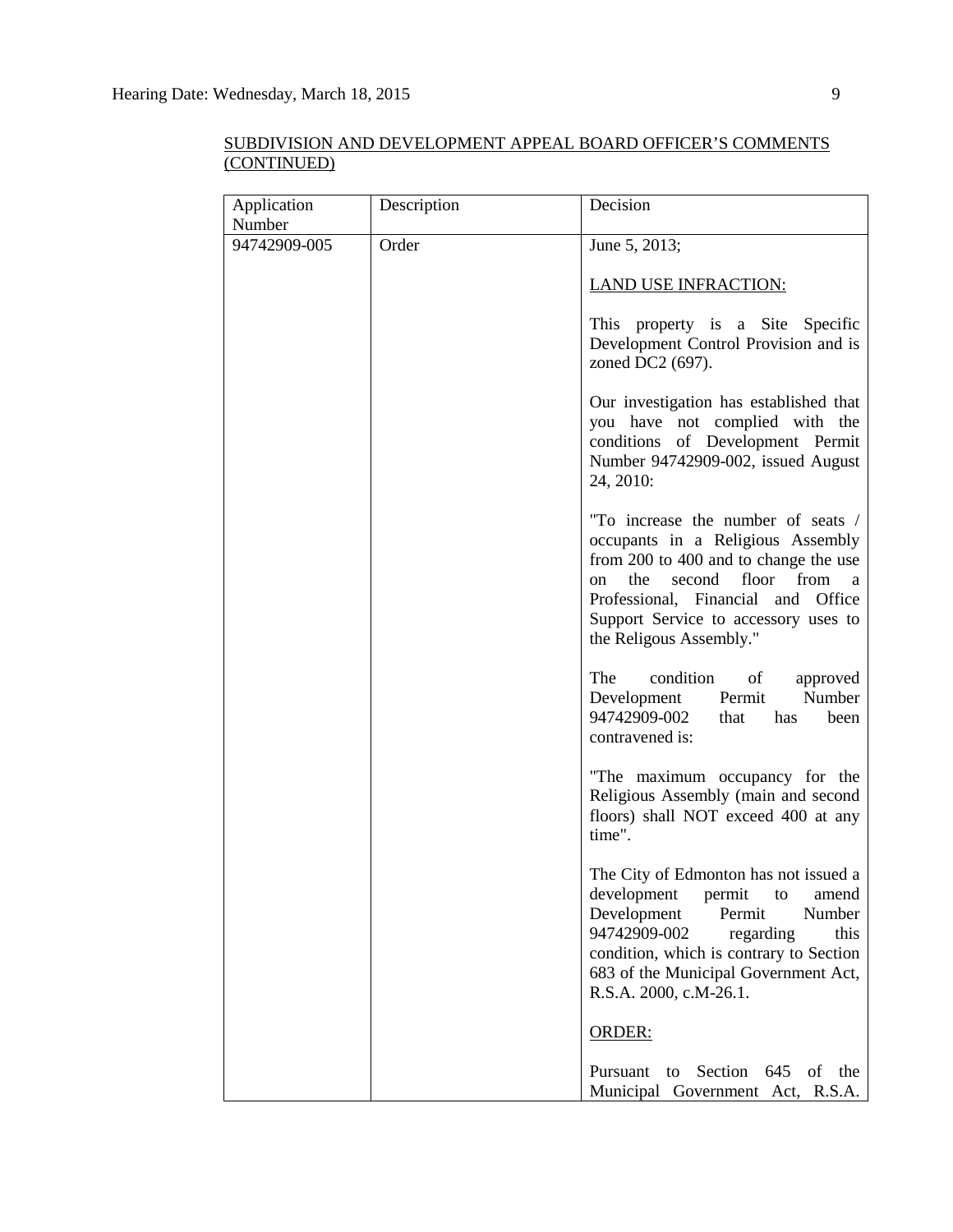| 94742909-005                 |                                                                                                                                                                                               | 2000, YOU ARE HEREBY                                                                                                                                                                                                                                                                                                |
|------------------------------|-----------------------------------------------------------------------------------------------------------------------------------------------------------------------------------------------|---------------------------------------------------------------------------------------------------------------------------------------------------------------------------------------------------------------------------------------------------------------------------------------------------------------------|
|                              |                                                                                                                                                                                               | <b>ORDERED TO:</b>                                                                                                                                                                                                                                                                                                  |
| (continued)<br>113605354-003 | Change the use from a                                                                                                                                                                         | Refrain from allowing occupancy at<br>Religious Assembly<br>from<br>the<br>exceeding 400 occupants at any time.<br>Prevent the reccurrence of occupancy<br>that exceeds the maximum allowable<br>limits.<br>This order is to be complied with on or<br>before June 27, 2013.<br>October 7, 2011; that the appeal be |
| SDAB-D-11-207                | Commercial Schools Use to                                                                                                                                                                     | ALLOWED and the DEVELOPMENT                                                                                                                                                                                                                                                                                         |
|                              | Minor Eating<br>and<br>a                                                                                                                                                                      | GRANTED and the deficiency of eight                                                                                                                                                                                                                                                                                 |
|                              | Drinking Establishments<br>Use (Public Space: 20.9)                                                                                                                                           | parking spaces in the total number of<br>required parking spaces on site be                                                                                                                                                                                                                                         |
|                              | square<br>metres/Occupants:                                                                                                                                                                   | permitted, subject to conditions.                                                                                                                                                                                                                                                                                   |
|                              | 17) - Curry Kebab &                                                                                                                                                                           |                                                                                                                                                                                                                                                                                                                     |
|                              | Noodle House.                                                                                                                                                                                 |                                                                                                                                                                                                                                                                                                                     |
| 113605354-001                | To change the use from a<br>Commercial Schools Use to<br>Minor Eating<br>and<br>a<br>Drinking Establishments<br>Use (Public Space: 20.9)<br>m2/Occupants: 17) - Curry<br>Kebab & Noodle House | August 25, 2011; Refused.                                                                                                                                                                                                                                                                                           |
| 107809670-001                | To change the Use from a                                                                                                                                                                      | April 26, 2011;<br>Approved<br>with                                                                                                                                                                                                                                                                                 |
|                              | Religious Assembly to a                                                                                                                                                                       | conditions.                                                                                                                                                                                                                                                                                                         |
|                              | Health Service.                                                                                                                                                                               |                                                                                                                                                                                                                                                                                                                     |
| 106820211-001                | To operate a Restaurant<br>(Fritou), having a Public<br>Space of 46 square metres<br>and<br>construct<br>interior<br>alterations.                                                             | 2011; Approved with<br>March 23,<br>conditions.                                                                                                                                                                                                                                                                     |
| 94742909-002                 | To increase the number of                                                                                                                                                                     | August 24, 2010; Approved with                                                                                                                                                                                                                                                                                      |
|                              | seats/occupants<br>in<br>a<br>Religious Assembly from                                                                                                                                         | conditions.                                                                                                                                                                                                                                                                                                         |
|                              | 200 to 400 and to change                                                                                                                                                                      |                                                                                                                                                                                                                                                                                                                     |
|                              | the use on the second floor                                                                                                                                                                   |                                                                                                                                                                                                                                                                                                                     |
|                              | from<br>Professional,<br>a                                                                                                                                                                    |                                                                                                                                                                                                                                                                                                                     |
|                              | Financial,<br>Office<br>and                                                                                                                                                                   |                                                                                                                                                                                                                                                                                                                     |
|                              | Support<br>Service<br>to                                                                                                                                                                      |                                                                                                                                                                                                                                                                                                                     |
|                              | accessory<br>to<br>the<br>uses                                                                                                                                                                |                                                                                                                                                                                                                                                                                                                     |
|                              | Religious Assembly.                                                                                                                                                                           |                                                                                                                                                                                                                                                                                                                     |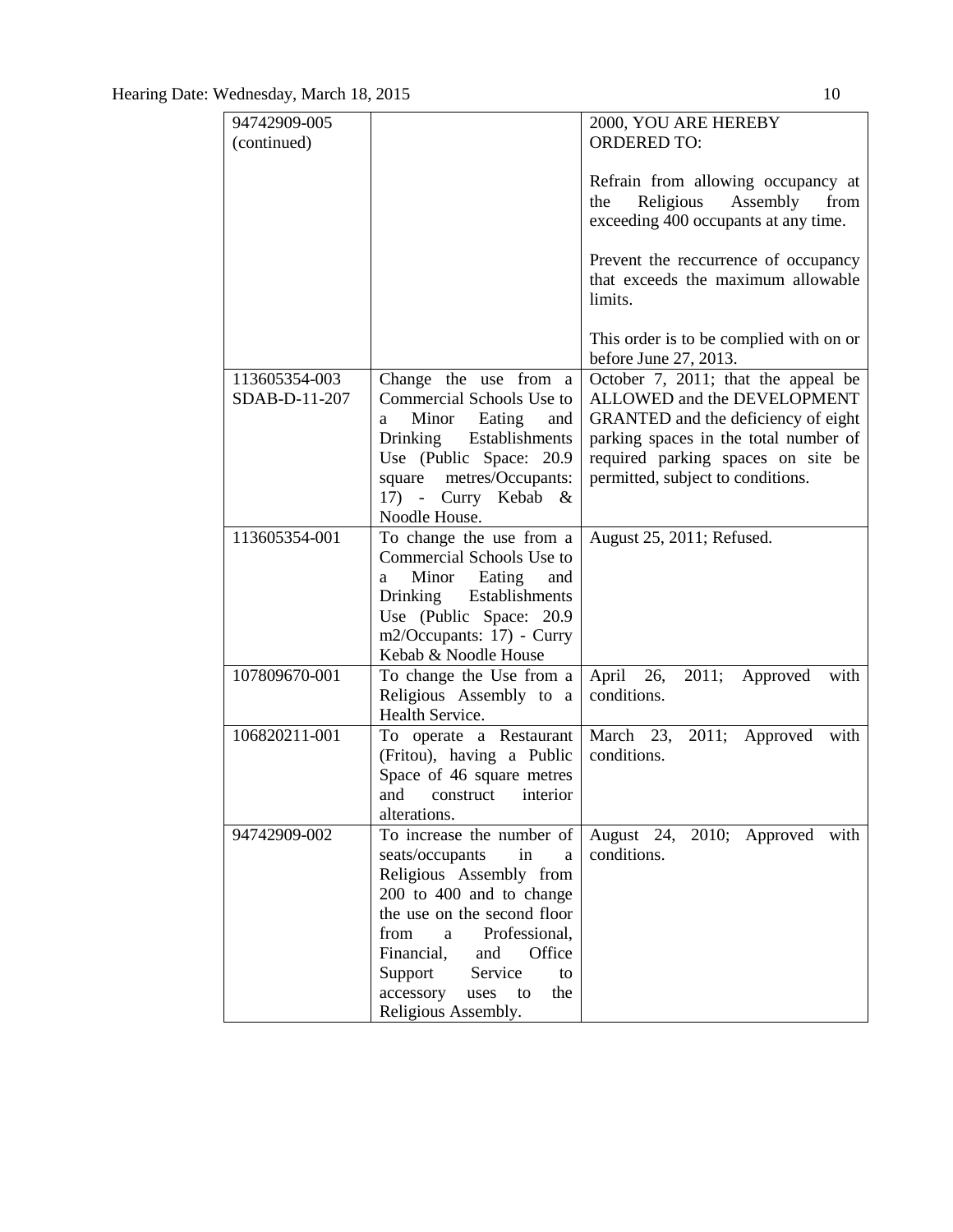| Application<br>Number               | Description                                                                                                                                                | Decision                                       |
|-------------------------------------|------------------------------------------------------------------------------------------------------------------------------------------------------------|------------------------------------------------|
| 99471796-001                        | To operate a Child Care<br>Service within a Religious<br>Assembly building for 25<br>preschool aged children (3<br>$1/2$ to 5 yrs) - preschool<br>program. | June 28, 2010;<br>Approved with<br>conditions. |
| 94742909-001                        | To change the use from a<br>Public Libraries<br>and<br>Cultural Exhibits to a<br>Religious Assembly. (200<br>Seats).                                       | February 11, 2010; Approved.                   |
| 86854381-001                        | To change the use from<br>Indoor<br>Participant<br>Recreation Services to a<br>Commercial School.                                                          | June 9, 2009; Approved.                        |
| 59551057-001                        | To<br>operate a Personal<br>Service Shop (message)<br>with accessory wellness<br>product sales/services.                                                   | July 25, 2006; Approved.                       |
| 37379900-001                        | To<br>Indoor<br>operate an<br>Participant Recreation<br>Service (The Circuit Club<br>Inc.).                                                                | February 4, 2004; Approved with<br>conditions. |
| *39<br>other                        |                                                                                                                                                            |                                                |
| <b>Development</b><br><b>Permit</b> |                                                                                                                                                            |                                                |
| <b>Applications</b>                 |                                                                                                                                                            |                                                |
| continue prior to<br>2000.          |                                                                                                                                                            |                                                |

# NOTICE TO APPLICANT/APPELLANT

Provincial legislation requires that the Subdivision and Development Appeal Board issue its official decision in writing within fifteen days of the conclusion of the hearing. Bylaw No. 11136 requires that a verbal announcement of the Board's decision shall be made at the conclusion of the hearing of an appeal, but the verbal decision is not final nor binding on the Board until the decision has been given in writing in accordance with the Municipal Government Act.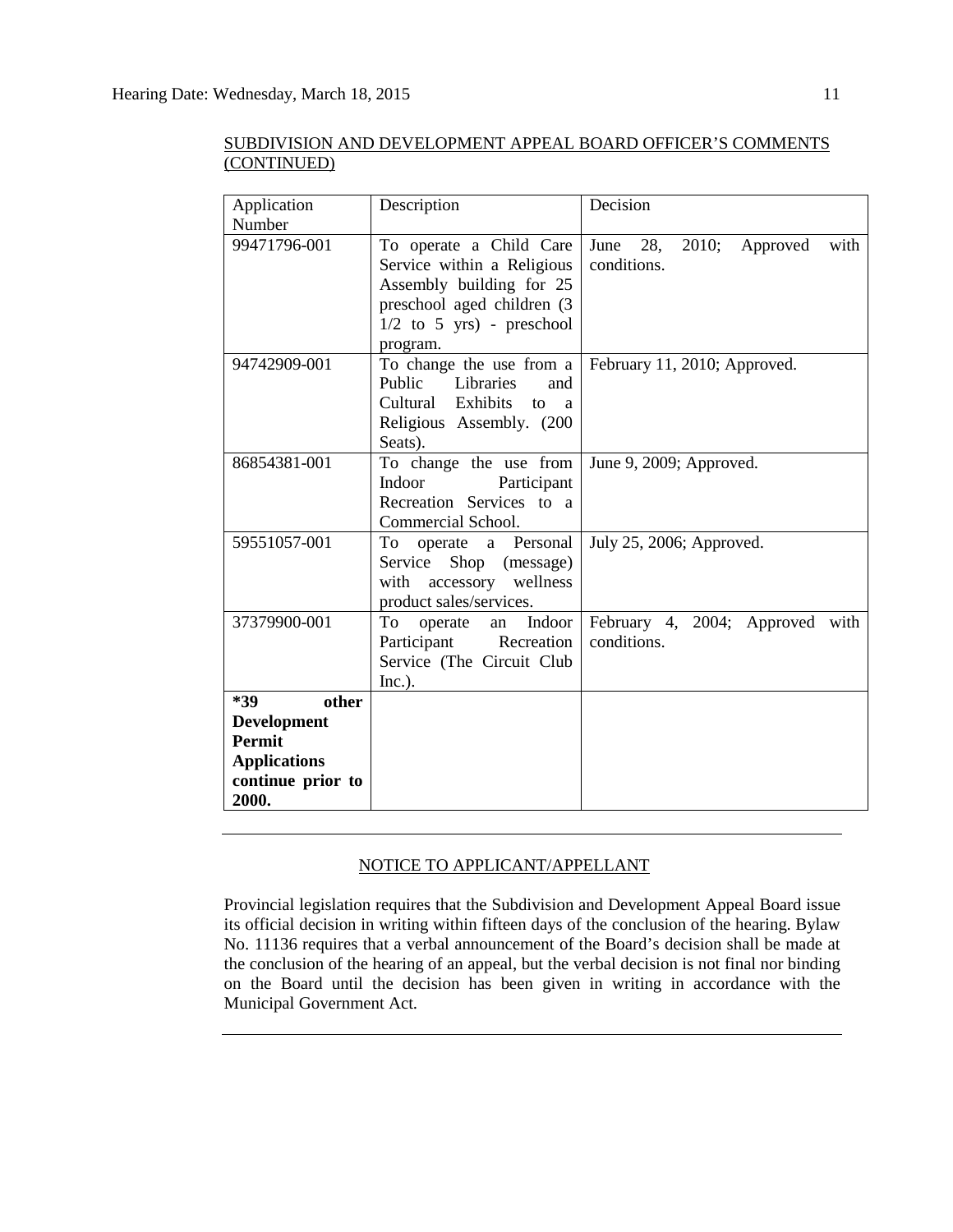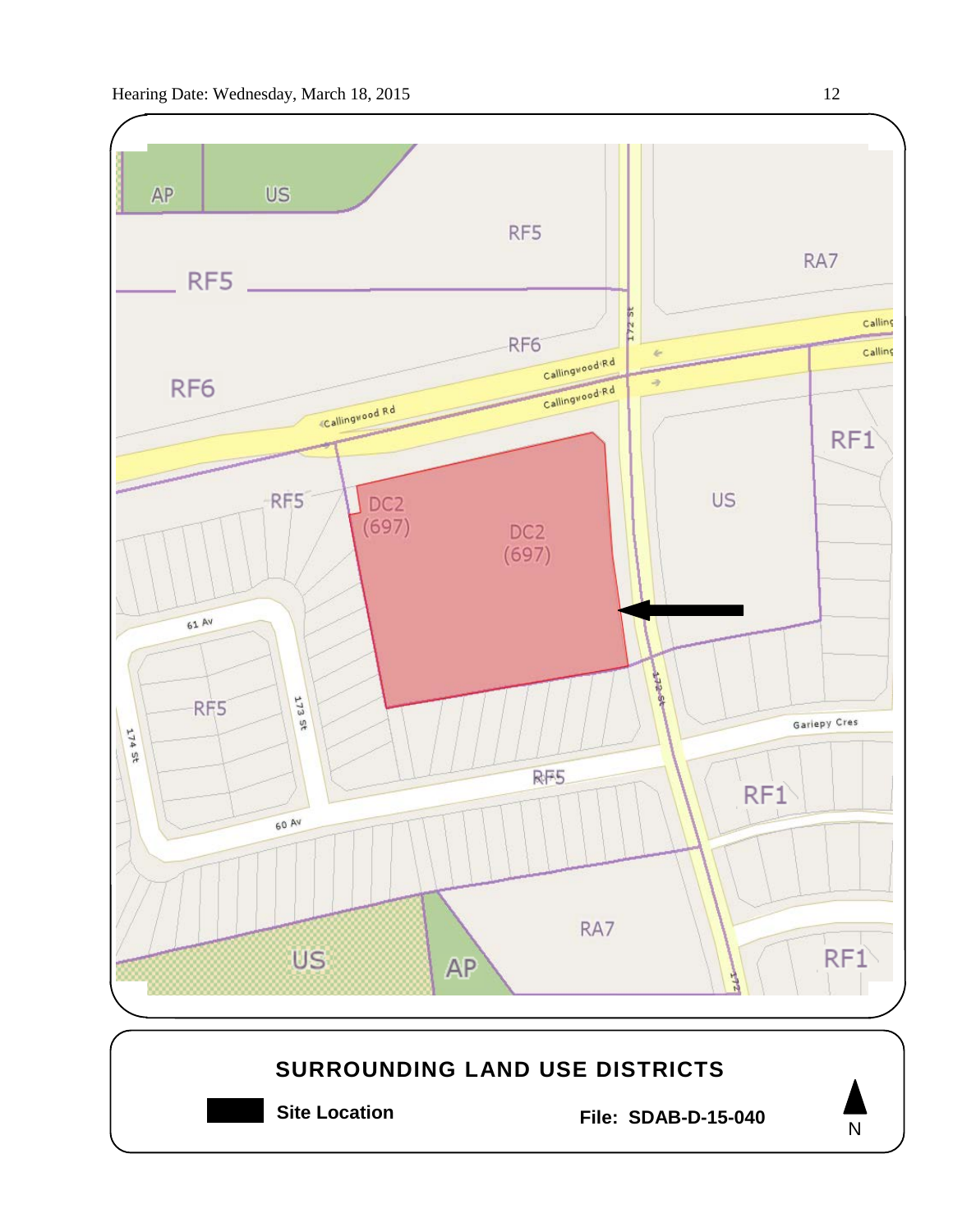# **TO BE RAISED**

### **ITEM II: 9:00 A.M. FILE: SDAB-D-15-041**

# AN APPEAL FROM THE DECISION OF THE DEVELOPMENT OFFICER BY THE COMMUNITY LEAGUE

APPELLANT:

APPLICATION NO.: 162237902-002

APPLICATION TO: To change a portion of an existing Religious Assembly Use to a Child Care Service (Daycare - 10 employees, 54 children) and construct interior / exterior alterations

# DECISION OF THE DEVELOPMENT AUTHORITY: Approved with Conditions

DECISION DATE: January 16, 2015

DATE OF APPEAL: February 3, 2015

NOTIFICATION PERIOD: January 22, 2015 to February 4, 2015

RESPONDENT:

MUNICIPAL DESCRIPTION OF SUBJECT PROPERTY: 6104 - 172 Street NW

LEGAL DESCRIPTION: Plan 7722037 Blk 12 Lot 46

ZONE: DC2.697 Site Specific Development Control Provision

OVERLAY: N/A

STATUTORY PLAN: N/A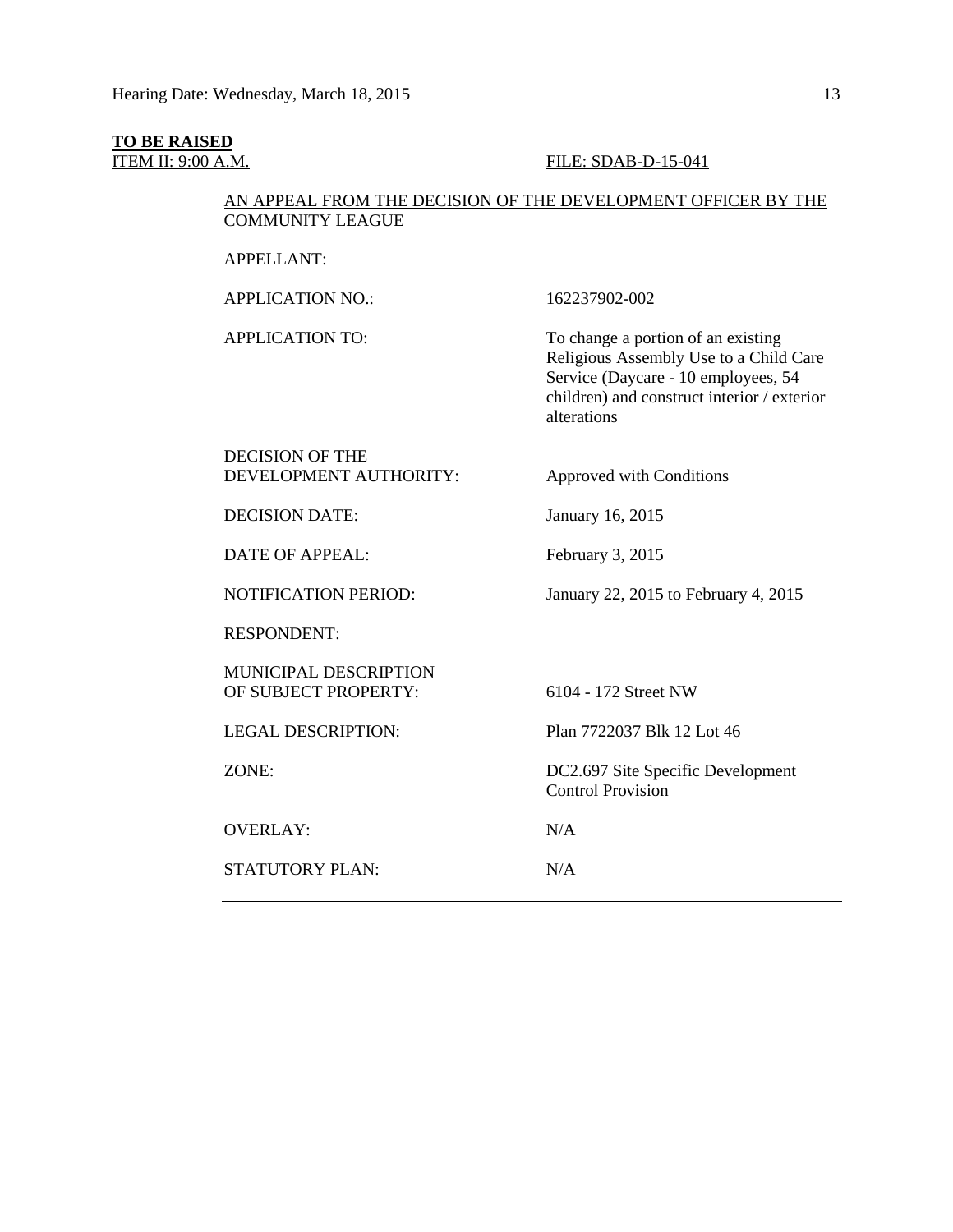#### DEVELOPMENT OFFICER'S DECISION

APPROVED - The proposed development is approved for the following reasons:

PRIOR TO THE RELEASE OF DRAWINGS FOR BUILDING PERMIT REVIEW, the applicant or property owner shall pay a DP Notification Fee of \$100.00.

The maximum Floor Area of any individual business premises for a Permitted Use shall not exceed 275 sq.m.

Exterior lighting of the facility shall provide for a well lit environment; Section 80(7).

Six on-site drop-off parking stalls shall be provided; Section 80(6).

The outdoor play space shall be located at ground level; Section 80(8)(b).

The outdoor play space shall be securely enclosed on all sides; Section  $80(8)(c)$ .

The outdoor play space shall have secure perimeter fencing that is at least 1.83 m in height; Section 80(8)(b)(i).

All activities or operations of the proposed development shall comply to the standards prescribed by the Province of Alberta pursuant to the Environmental Protection and Enhancement Act and the regulations pertaining thereto.

An approved Development Permit means that the proposed development has been reviewed only against the provisions of the Edmonton Zoning Bylaw. It does not remove obligations to conform with other legislation, bylaws or land title instruments such as the Municipal Government Act, the ERCB Directive 079, the Edmonton Safety Codes Permit Bylaw or any caveats, covenants or easements that might be attached to the Site.

This Development Permit is NOT valid until the Notification Period expires in accordance to Section 21.1. (Reference Section 17.1)

#### Notes:

- Signs require separate Development Applications.

- A Building Permit is Required for any construction or change in use of a building. For a building permit, and prior to the Plans Examination review, you require construction drawings and the payment of fees. Please contact the 311 Call Centre for further information.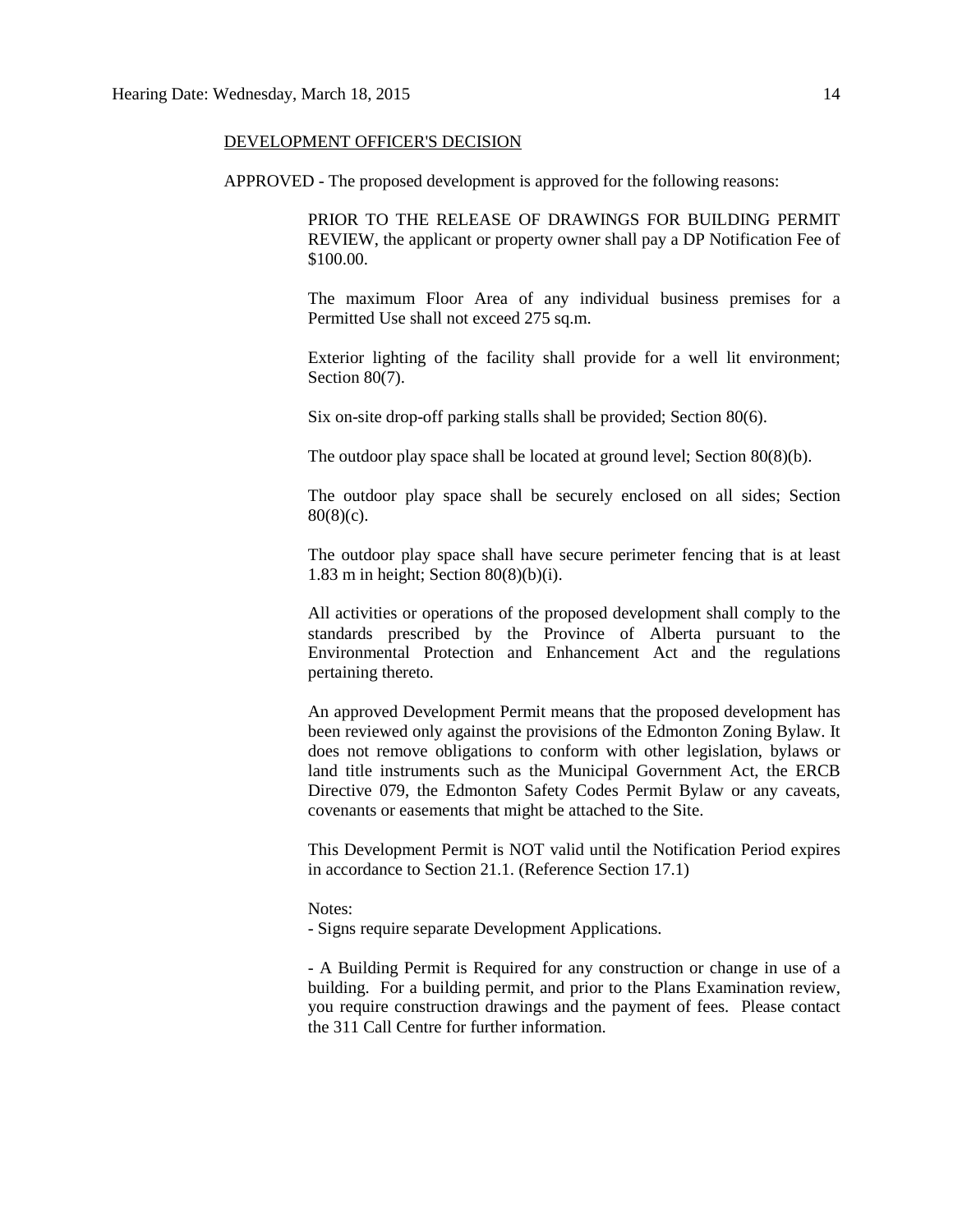#### DEVELOPMENT OFFICER'S DECISION CONTINUED

- The City of Edmonton does not conduct independent environmental checks of land within the City. If you are concerned about the suitability of this property for any purpose, you should conduct your own tests and reviews. The City of Edmonton, in issuing this Development Permit, makes no representations and offers no warranties as to the suitability of the property for any purpose or as to the presence or absence of any environmental contaminants on the property.

#### APPELLANT'S SUBMISSION

The Lessard Community League hereby gives notice to appeal said proposed development on the grounds of increased traffic, noise, garbage pollution, as well as parking issues. MAC has continuously exceeded occupation numbers and has been fined and is currently under a standing order. City Bylaw enforcement officers now require an EPS escort to enforce said bylaws due to previous threats by congregants. We have had numerous complaints from area residents and the City of Edmonton advises us that it does not have the manpower to effectively enforce the bylaws.

#### SUBDIVISION AND DEVELOPMENT APPEAL BOARD OFFICER'S COMMENTS

This application is to change a portion of an existing Religious Assembly Use to a Child Care Service (daycare - 10 employees, 54 children) and construct interior / exterior alterations.

The site is located on the southwest corner of 172 Street and Callingwood Road and is zoned DC2.697 Site Specific Development Control Provision, Section 720 of the Edmonton Zoning Bylaw 12800. DC2.697 was signed and passed by Council on July 9, 2007, under Bylaw 14630. **A copy of Bylaw 14630 is on file.**

The Subdivision and Development Appeal Board at a hearing on February 26, 2015 made and passed the following motion:

"that the appeal hearing be TABLED TO MARCH 18 or 19, 2015."

Section 641(4) of the *Municipal Government Act*, Chapter M-26, states despite section 685, if a decision with respect to a development permit application in respect of a direct control district

- (a) is made by a council, there is no appeal to the subdivision and development appeal board, or
- (b) is made by a development authority, the appeal is limited to whether the development authority following the directions of council, and if the subdivision and development appeal board finds that the development authority did not follow the directions it may, in accordance with the directions, substitute its decision for the development authority's decision.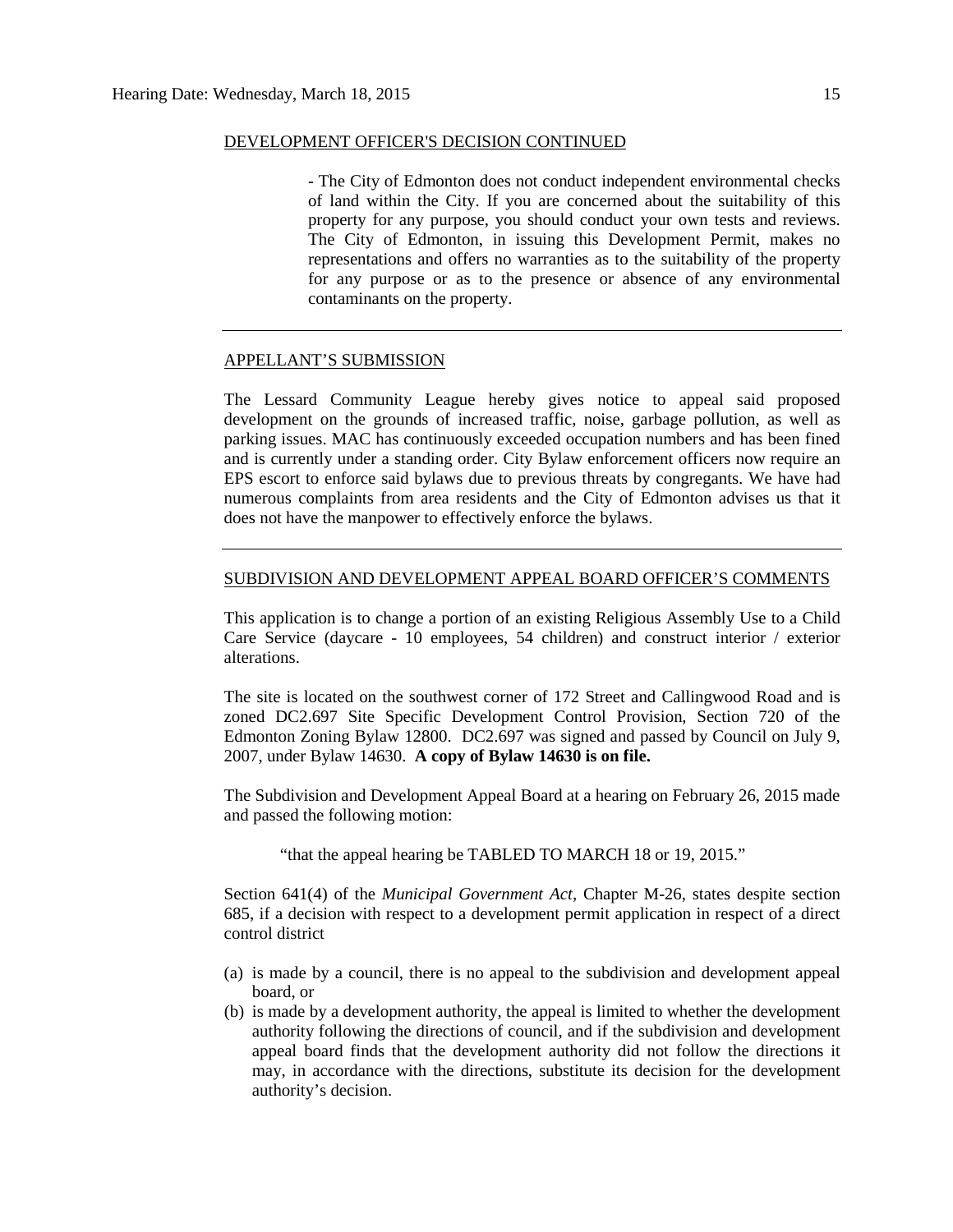A **Child Care Service** is a listed Use in the DC2.697 District, Section DC2.697.3.h.

Under Section 7.8(2), **Child Care Services** means a development intended to provide care, educational activities and supervision for groups of seven or more children under 13 years of age during the day or evening, but does not generally include overnight accommodation. This Use Class typically includes daycare centres; out-of-school care centres; preschools; and dayhomes (providing child care within the care provider's residence).

This application was approved by the Development Officer subject to conditions.

The decision of approval by the Development Officer has been appealed by Lessard Community League.

Section 80 state[s Child Care Services](javascript:void(0);) shall comply with the following regulations:

- 1. in all low density Residential Zones the Development Officer shall, when making a decision on the suitability of the Child Care Service for the location proposed, give preference to those facilities that are located:
	- e. abutting a collector or arterial road,
	- a. on a corner Site,
	- b. adjacent to or in community facilities such as a school, park, church or community centre; or
	- c. adjacent to commercial areas or multi-family development;
- 2. Child Care Services in the HDR, RA7, RA8, RA9, RF5, RF6, RMU, TMU or UCRH Zones shall be in a separate facility, either within the principal building on the Site or in an Accessory or secondary Building, with a separate access to ground level;
- 3. a Child Care Service in any Residential Zone shall not change the principal character or external appearance of the Dwelling in which it is located. If a new building is constructed, it must retain the character of a residential Dwelling. Any associated signage on the Dwelling must not detract from the residential character of the neighbourhood;
- 4. the Development Officer shall, when deciding whether to approve or refuse a Child Care Service in a Commercial Zone, take into account, among other matters, traffic, noise and proximity to hazardous uses to ensure the proposed Child Care Service is in a safe location;
- 5. no portion of a Child Care Service Use, including the building or bay of building and, where provided, on-site outdoor play space, shall be located within 50.0 metres of a Major or Minor Service Station or a Gas Bar. This distance shall be measured from the pump island, fill pipes, vent pipes, or service station or gas bar building, depending on whichever is closest to the child care facility;
- 6. parking shall be provided according to the regulations outlined in Schedule 1 to Section 54 of this Bylaw. In addition, drop-off parking shall be provided as follows: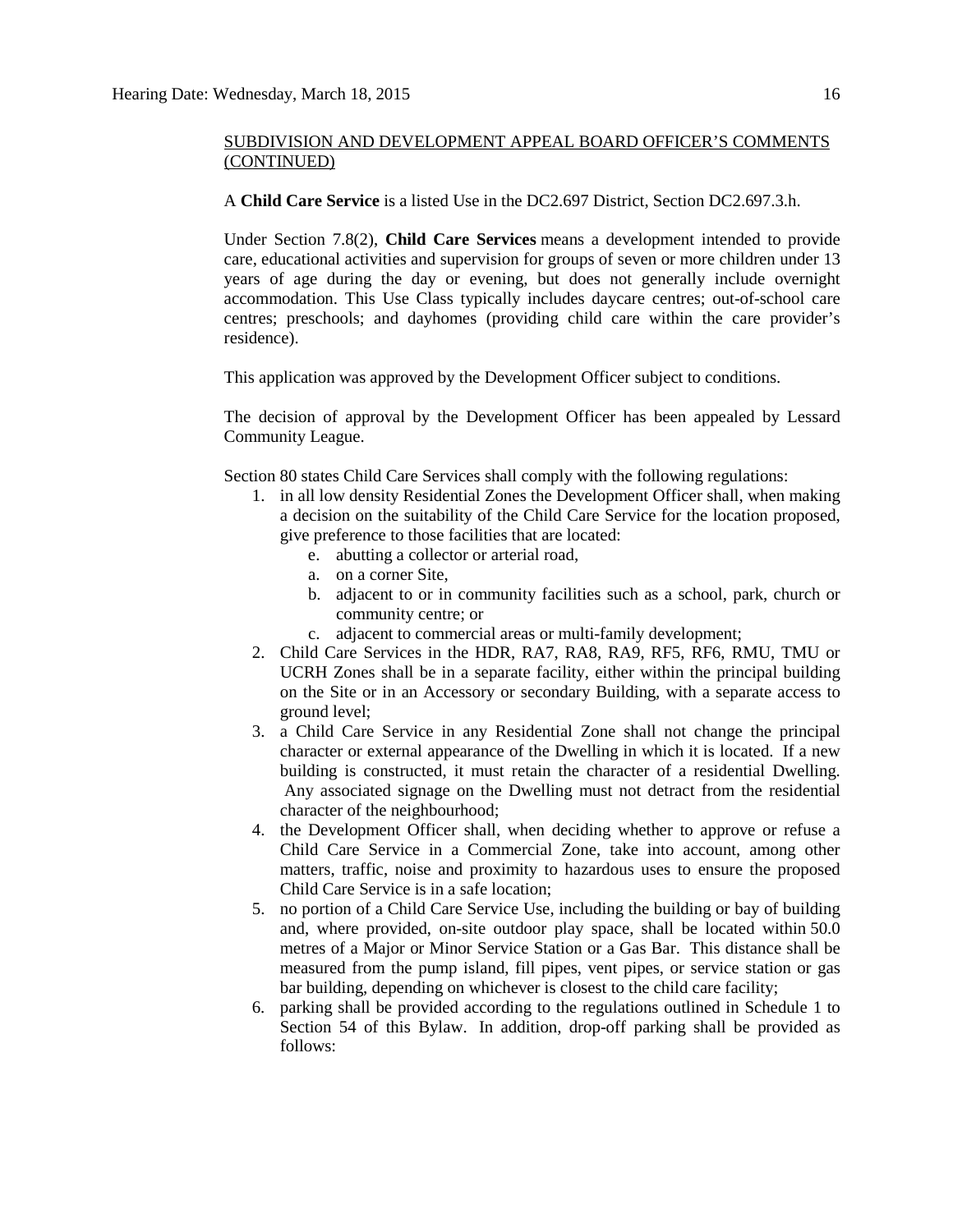- a. a separate on-site drop-off area shall be provided at the rate of 2 drop-off spaces for up to 10 children, plus 1 additional space for every 10 additional children;
- b. each drop-off space shall be a minimum of 2.6 metres in width and a minimum of 5.5 metres in length; and
- c. the drop-off area shall be located within 60.0 metres from the main entrance of the Child Care Service facility.
- 7. exterior lighting of the facility shall provide for a well lit environment;
- 8. where on-site outdoor play space is provided, pursuant to the Provincial *Child Care Licensing Regulation*, it shall comply with the following regulations:
	- a. noisy, noxious or hazardous adjacent Uses such as, but not limited to, loading/unloading areas, garbage bins, large parking lots, arterial roads, passenger drop-off areas, rail lines, Light Rail Transit lines or storm water lakes should either be avoided or their effects mitigated through landscaping, buffering, fencing, or other means;
	- b. outdoor play space shall be located at ground level. If no reasonable opportunity exists for at grade outdoor play space, the Development Officer may approve an above grade outdoor play space provided that the following conditions are met:
		- i. secure perimeter fencing is provided that is at least 1.83 metres in height and is located a reasonable distance from the edge of the building;
		- ii. roof top mechanical equipment is located a reasonable distance away from the play space to avoid sources of noise and fumes unless the mechanical equipment is designed so that it does not create adverse effects related to noise and fumes and can be integrated into the play area;
	- c. outdoor play space shall be securely enclosed on all sides with the exception of developments proposed on zoned Sites US and AP where existing play fields are proposed as outdoor play space;
	- d. in a Residential Zone, outdoor play space may be allowed in any Yard, providing it is designed to limit any interference with other Uses, or the peaceful enjoyment of the properties of nearby residents, through fencing, landscaping, buffering and the placement of fixed play equipment;
	- e. in any Non-residential Zone, the outdoor play space shall not be located in any Yard that abuts a public roadway unless the design, size and other characteristics of the proposed play space mitigate the potential impact from the roadway traffic upon children using the play space; and
- 9. all Development Permit applications for Child Care Services shall include: plans that show all elevations; floor plans that show indoor play and rest areas, including the location of windows; a Site plan that shows the required on-site parking, drop-off facilities, and, where provided, on-site outdoor play areas, including the location and type of fixed play equipment, as well as fencing. landscaping and any buffering to be provided.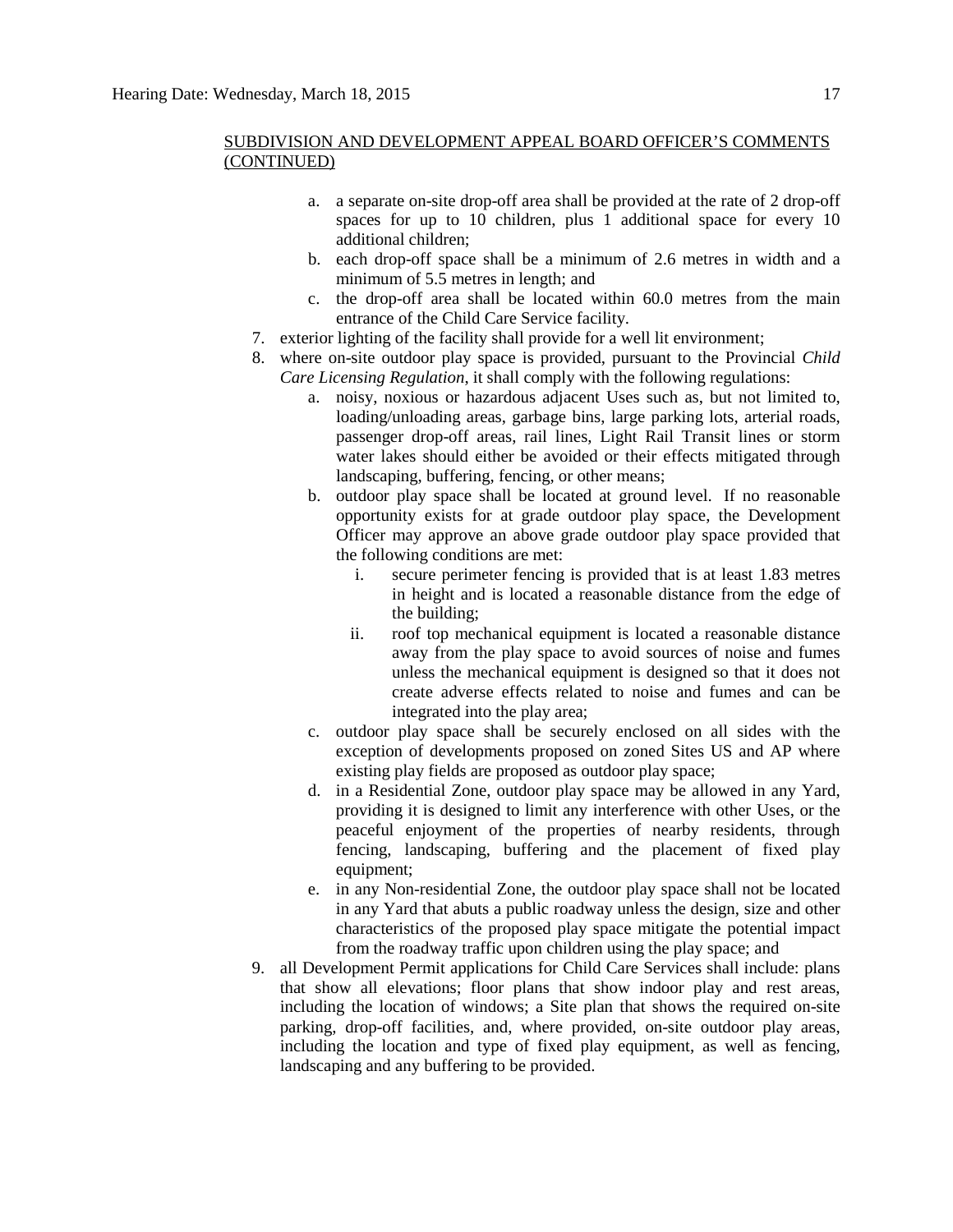DC2.697.1 states the purpose of this Site Specific Development Control Provision is to accommodate Professional, Financial and Office Support Services, Convenience Commercial uses, Personal Service uses and Public Libraries and Cultural Exhibits which are intended to serve the day to day needs of residents within new or established neighbourhoods.

The following permit applications are listed in the Sustainable Development Department POSSE system:

| Application   | Description                     | Decision                                      |
|---------------|---------------------------------|-----------------------------------------------|
| Number        |                                 |                                               |
| 162237902-005 | To change a portion of an       | February 26, 2015; Hearing scheduled.         |
| SDAB-D-14-040 | existing<br>Religious           |                                               |
|               | Assembly Use<br>to<br>a         |                                               |
|               | Childcare Service (Out of       |                                               |
|               | School Care - 3 employees,      |                                               |
|               | 31 children).                   |                                               |
| 162237902-001 | To change a portion of an       | January 16, 2015; Approved with               |
|               | existing<br>Religious           | conditions.                                   |
|               | Assembly Use<br>to<br>a         |                                               |
|               | Childcare Service (Out of       |                                               |
|               | School Care - 3 employees,      |                                               |
|               | 31 children).                   |                                               |
| 162237902-002 | To change a portion of an       | January 16, 2015; Approved with               |
|               | Religious<br>existing           | conditions.                                   |
|               | Assembly Use<br>to<br>a         |                                               |
|               | Childcare Service (daycare      |                                               |
|               | 10<br>employees,<br>54          |                                               |
|               | and construct<br>children)      |                                               |
|               | interior / exterior             |                                               |
|               | alterations.                    |                                               |
| 156022405-001 | To change the Use of a          | June 26, 2014; Approved<br>with               |
|               | Restaurant to<br>a Health       | conditions.                                   |
|               | and<br>Services<br>construct    |                                               |
|               | interior alterations.           |                                               |
| 140950485-001 | To change the use from a        | July $\overline{31}$ , 2013; Approved<br>with |
|               | Personal Service Shops Use      | condition and the following variance:         |
|               | to a Health Services Use        | Section 54.2, Schedule 1 relaxed - The        |
|               | and to construct interior       | overall number of required vehicular          |
|               | alterations - Lessard Centre    | parking spaces for the site is reduced        |
|               | Dental.                         | from 168 to 165.                              |
| 139693958-001 | To operate a General Retail     | June 18, 2013; Approved<br>with               |
|               | and<br>Store<br>to<br>construct | conditions.                                   |
|               | alterations<br>interior         |                                               |
|               | (Yasmeen's Boutique,            |                                               |
|               | tenant improvements).           |                                               |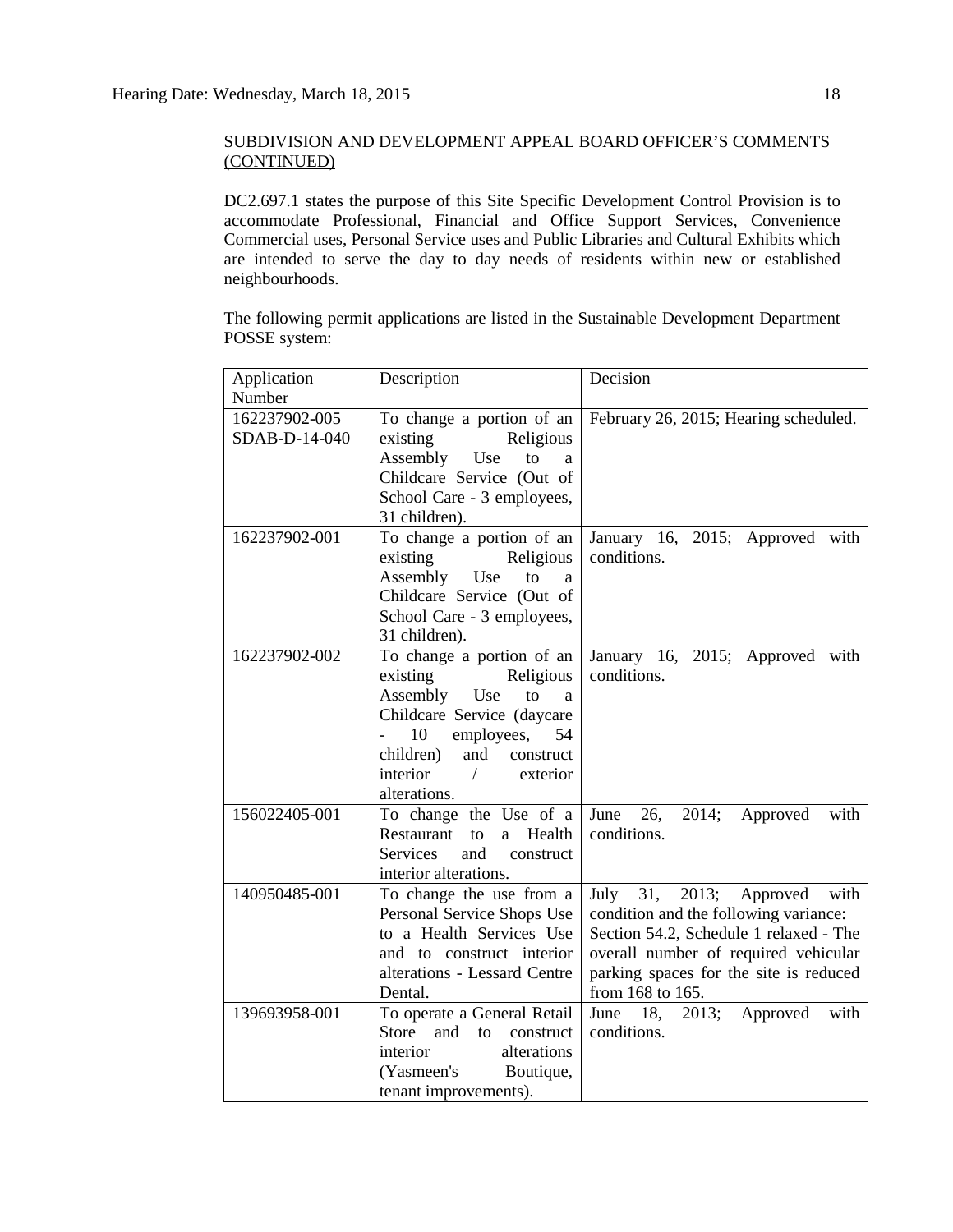| Application  | Description | Decision                                                                                                                                                                                                                                                                |
|--------------|-------------|-------------------------------------------------------------------------------------------------------------------------------------------------------------------------------------------------------------------------------------------------------------------------|
| Number       |             |                                                                                                                                                                                                                                                                         |
| 94742909-005 | Order       | June 5, 2013;                                                                                                                                                                                                                                                           |
|              |             | <b>LAND USE INFRACTION:</b>                                                                                                                                                                                                                                             |
|              |             | This property is a Site Specific<br>Development Control Provision and is<br>zoned DC2 (697).                                                                                                                                                                            |
|              |             | Our investigation has established that<br>you have not complied with the<br>conditions of Development Permit<br>Number 94742909-002, issued August<br>24, 2010:                                                                                                         |
|              |             | "To increase the number of seats /<br>occupants in a Religious Assembly<br>from 200 to 400 and to change the use<br>the<br>second<br>floor<br>from<br>on<br>a<br>Professional, Financial and Office<br>Support Service to accessory uses to<br>the Religious Assembly." |
|              |             | The<br>condition<br>of<br>approved<br>Development Permit<br>Number<br>94742909-002<br>that<br>has<br>been<br>contravened is:                                                                                                                                            |
|              |             | "The maximum occupancy for the<br>Religious Assembly (main and second<br>floors) shall NOT exceed 400 at any<br>time".                                                                                                                                                  |
|              |             | The City of Edmonton has not issued a<br>development permit to<br>amend<br>Development<br>Permit<br>Number<br>94742909-002<br>regarding<br>this<br>condition, which is contrary to Section<br>683 of the Municipal Government Act,<br>R.S.A. 2000, c.M-26.1.            |
|              |             | <b>ORDER:</b>                                                                                                                                                                                                                                                           |
|              |             | Pursuant<br>Section<br>645<br>of<br>to<br>the<br>Municipal Government Act, R.S.A.                                                                                                                                                                                       |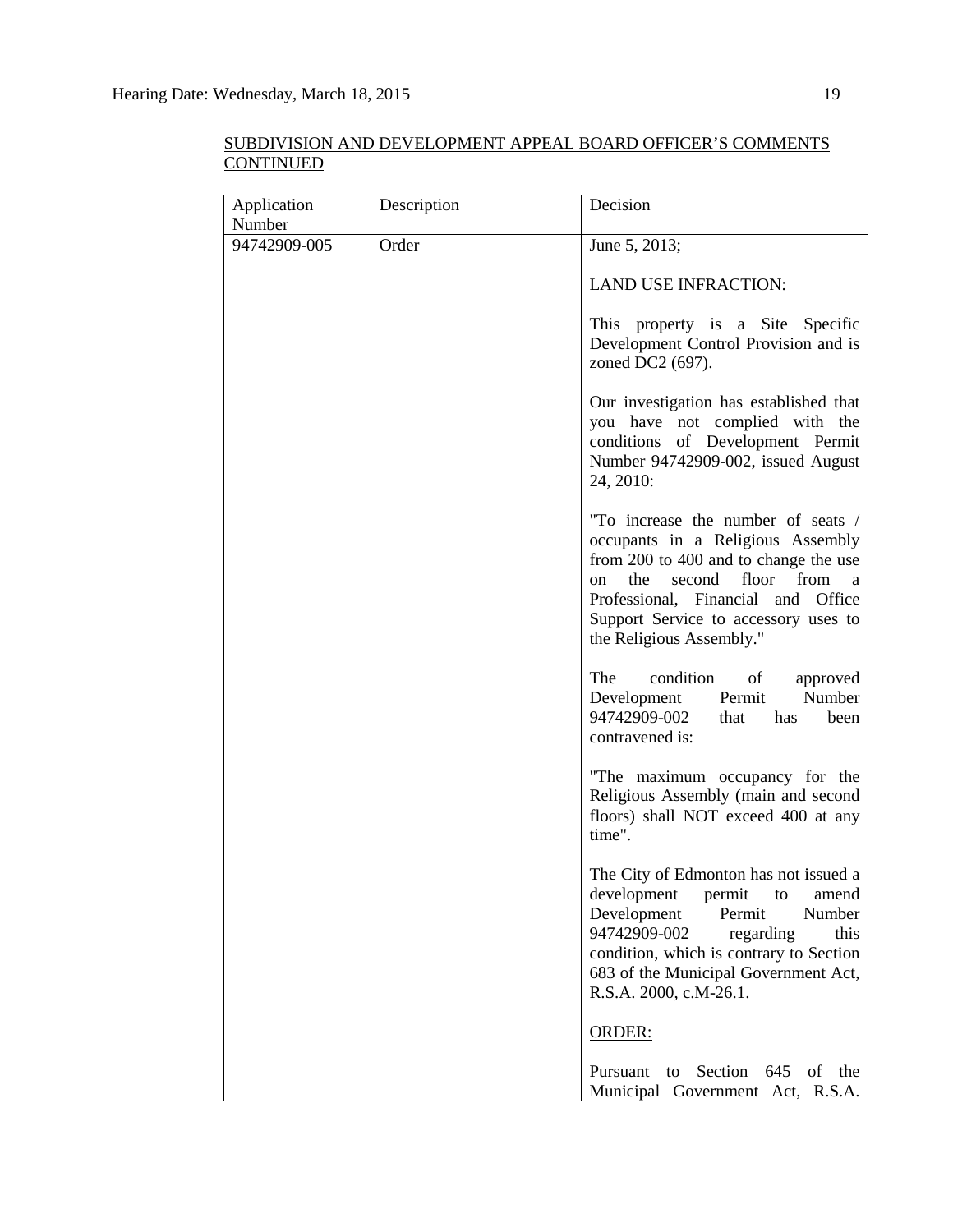| 94742909-005                   |                                                                                                                                                                                                                                                                                              | 2000, YOU ARE HEREBY                                                                                                                                                                                                                               |
|--------------------------------|----------------------------------------------------------------------------------------------------------------------------------------------------------------------------------------------------------------------------------------------------------------------------------------------|----------------------------------------------------------------------------------------------------------------------------------------------------------------------------------------------------------------------------------------------------|
| (continued)                    |                                                                                                                                                                                                                                                                                              | <b>ORDERED TO:</b>                                                                                                                                                                                                                                 |
|                                |                                                                                                                                                                                                                                                                                              | Refrain from allowing occupancy at<br>Religious Assembly<br>from<br>the<br>exceeding 400 occupants at any time.<br>Prevent the recurrence of occupancy<br>that exceeds the maximum allowable<br>limits.<br>This order is to be complied with on or |
|                                |                                                                                                                                                                                                                                                                                              | before June 27, 2013.                                                                                                                                                                                                                              |
|                                |                                                                                                                                                                                                                                                                                              |                                                                                                                                                                                                                                                    |
| 113605354-003<br>SDAB-D-11-207 | Change the use from a<br>Commercial Schools Use to<br>Minor Eating<br>and<br>a<br>Drinking Establishments<br>Use (Public Space: 20.9)<br>square metres/Occupants:<br>17) - Curry Kebab &<br>Noodle House.                                                                                    | October 7, 2011; that the appeal be<br>ALLOWED and the DEVELOPMENT<br>GRANTED and the deficiency of eight<br>parking spaces in the total number of<br>required parking spaces on site be<br>permitted, subject to conditions.                      |
| 113605354-001                  | To change the use from a<br>Commercial Schools Use to<br>Minor Eating<br>and<br>a<br>Drinking Establishments<br>Use (Public Space: 20.9)<br>m2/Occupants: 17) - Curry<br>Kebab & Noodle House                                                                                                | August 25, 2011; Refused.                                                                                                                                                                                                                          |
| 107809670-001                  | To change the Use from a<br>Religious Assembly to a<br>Health Service.                                                                                                                                                                                                                       | 26,<br>April<br>2011;<br>Approved<br>with<br>conditions.                                                                                                                                                                                           |
| 106820211-001                  | To operate a Restaurant<br>(Fritou), having a Public<br>Space of 46 square metres<br>and<br>interior<br>construct<br>alterations.                                                                                                                                                            | March 23,<br>2011; Approved<br>with<br>conditions.                                                                                                                                                                                                 |
| 94742909-002                   | To increase the number of<br>seats/occupants<br>in<br>a<br>Religious Assembly from<br>200 to 400 and to change<br>the use on the second floor<br>from<br>Professional,<br>a<br>Financial,<br>Office<br>and<br>Support<br>Service<br>to<br>accessory<br>uses to<br>the<br>Religious Assembly. | August 24, 2010; Approved with<br>conditions.                                                                                                                                                                                                      |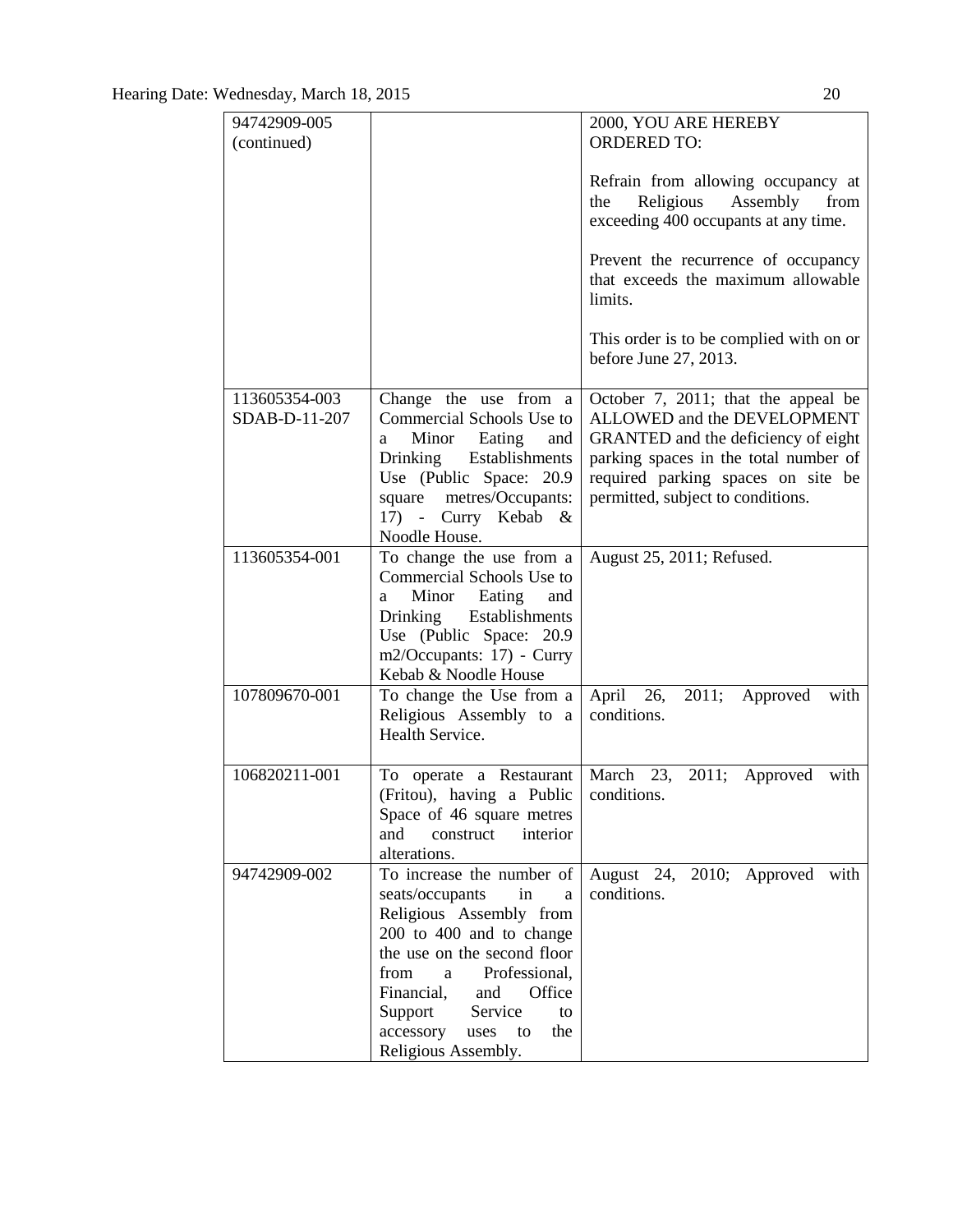| Application<br>Number      | Description                                                                                                                                                | Decision                                       |
|----------------------------|------------------------------------------------------------------------------------------------------------------------------------------------------------|------------------------------------------------|
| 99471796-001               | To operate a Child Care<br>Service within a Religious<br>Assembly building for 25<br>preschool aged children (3<br>$1/2$ to 5 yrs) - preschool<br>program. | June 28, 2010;<br>Approved with<br>conditions. |
| 94742909-001               | To change the use from a<br>Public<br>Libraries<br>and<br>Cultural Exhibits to a<br>Religious Assembly. (200<br>Seats).                                    | February 11, 2010; Approved.                   |
| 86854381-001               | To change the use from<br>Indoor<br>Participant<br>Recreation Services to a<br>Commercial School.                                                          | June 9, 2009; Approved.                        |
| 59551057-001               | To<br>operate a Personal<br>Service Shop (message)<br>with accessory wellness<br>product sales/services.                                                   | July 25, 2006; Approved.                       |
| 37379900-001               | To<br>Indoor<br>operate<br>an<br>Participant<br>Recreation<br>Service (The Circuit Club<br>Inc.).                                                          | February 4, 2004; Approved with<br>conditions. |
| *39<br>other               |                                                                                                                                                            |                                                |
| <b>Development</b>         |                                                                                                                                                            |                                                |
| <b>Permit</b>              |                                                                                                                                                            |                                                |
| <b>Applications</b>        |                                                                                                                                                            |                                                |
| continue prior to<br>2000. |                                                                                                                                                            |                                                |

# NOTICE TO APPLICANT/APPELLANT

Provincial legislation requires that the Subdivision and Development Appeal Board issue its official decision in writing within fifteen days of the conclusion of the hearing. Bylaw No. 11136 requires that a verbal announcement of the Board's decision shall be made at the conclusion of the hearing of an appeal, but the verbal decision is not final nor binding on the Board until the decision has been given in writing in accordance with the Municipal Government Act.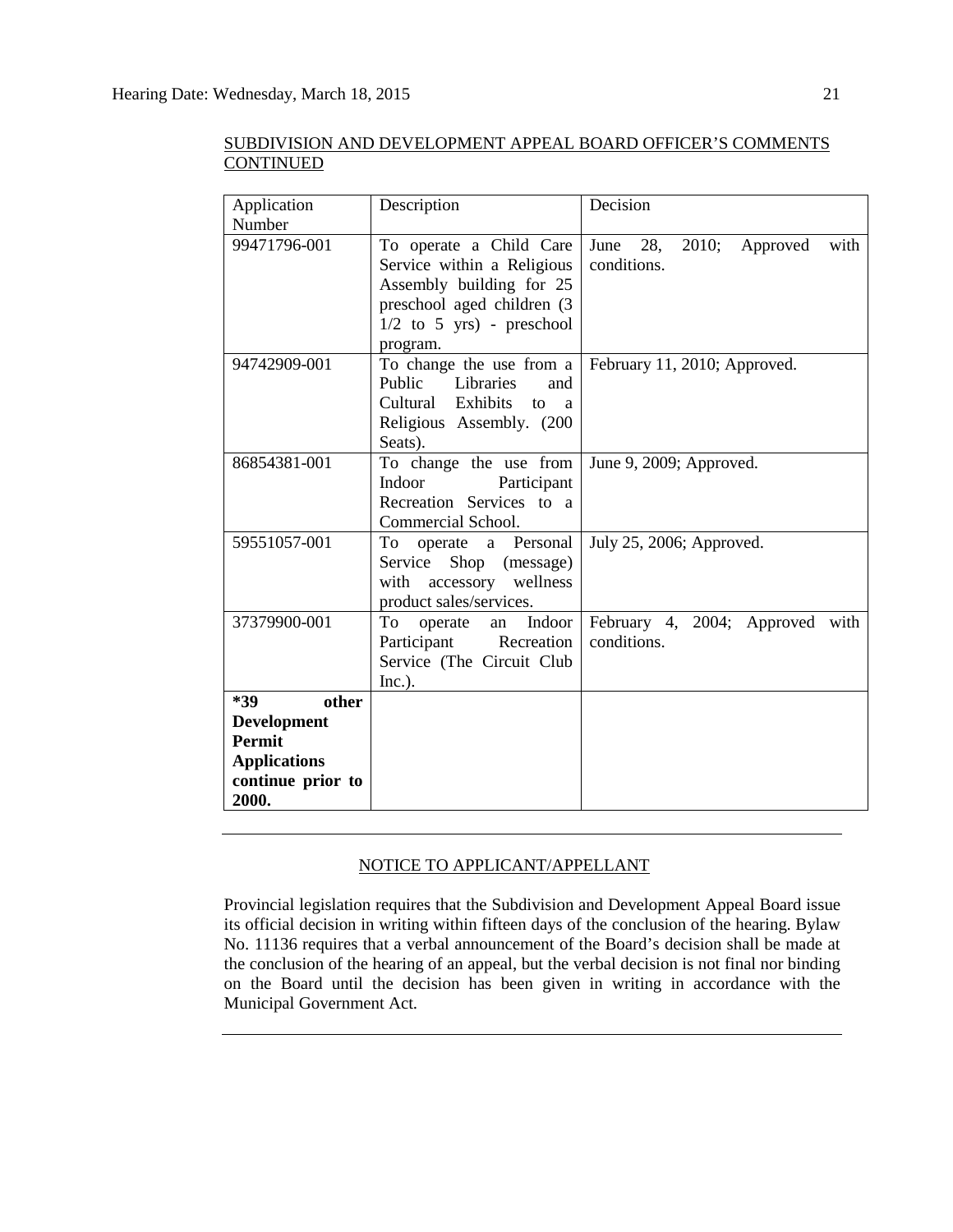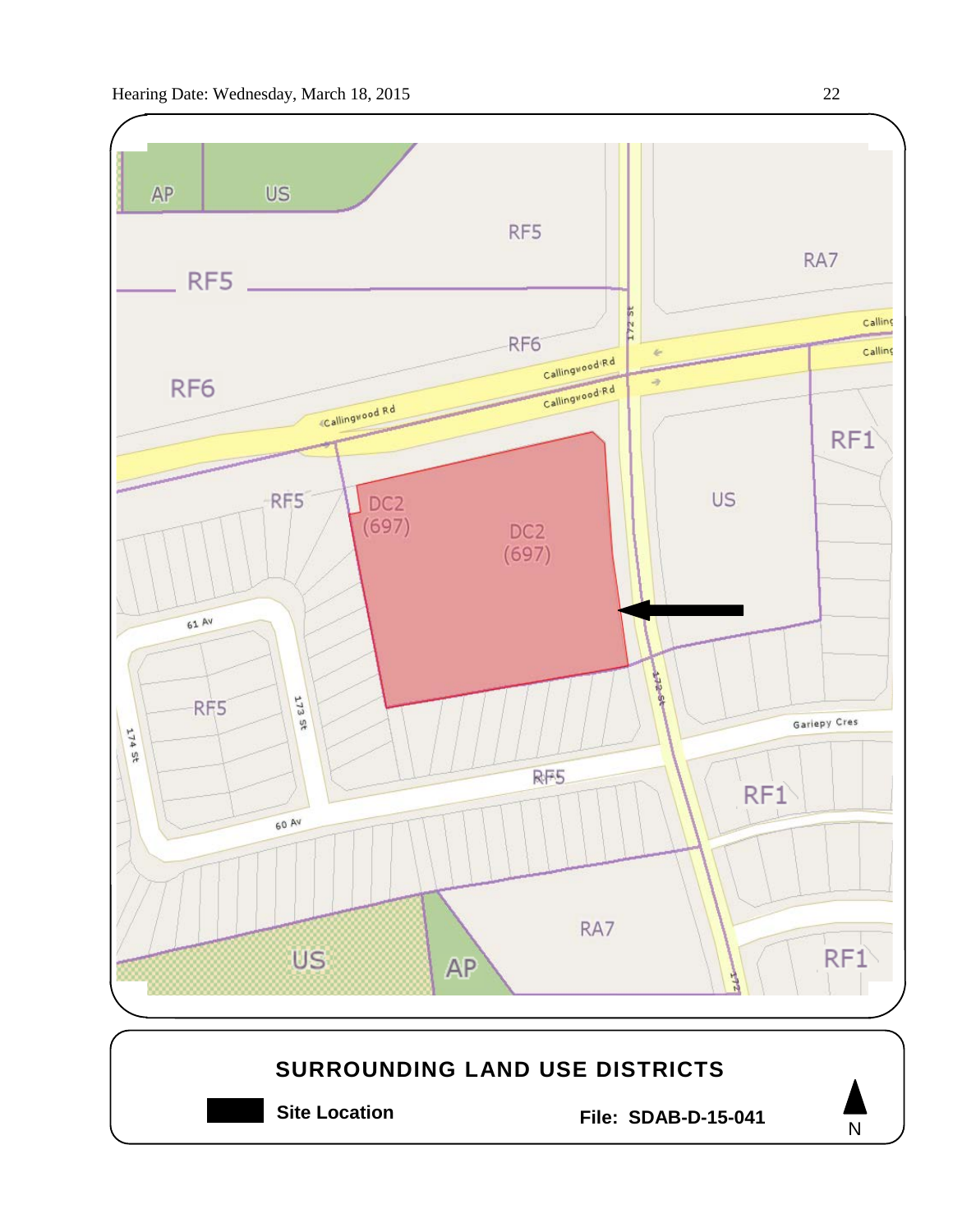#### ITEM III: 12:30 P.M. FILE: SDAB-D-15-054

## AN APPEAL FROM THE DECISION OF THE DEVELOPMENT OFFICER

APPELLANT:

APPLICATION NO.: 164675786-001

APPLICATION TO: Construct an Accessory Building (detached Garage, 8.53 metres by 7.32 metres) and to demolish an Accessory Building (detached Garage, 6.16 metres by 7.37 metres)

# DECISION OF THE DEVELOPMENT AUTHORITY: Refused DECISION DATE: February 6, 2015 DATE OF APPEAL: February 19, 2015 MUNICIPAL DESCRIPTION OF SUBJECT PROPERTY: 15224 - 81 Avenue NW LEGAL DESCRIPTION: Plan 5580KS Blk 1 Lot 17 ZONE: RF1 Single Detached Residential Zone OVERLAYS: Mature Neighbourhood Overlay North Saskatchewan River Valley and Ravine System Protection Overlay STATUTORY PLAN: N/A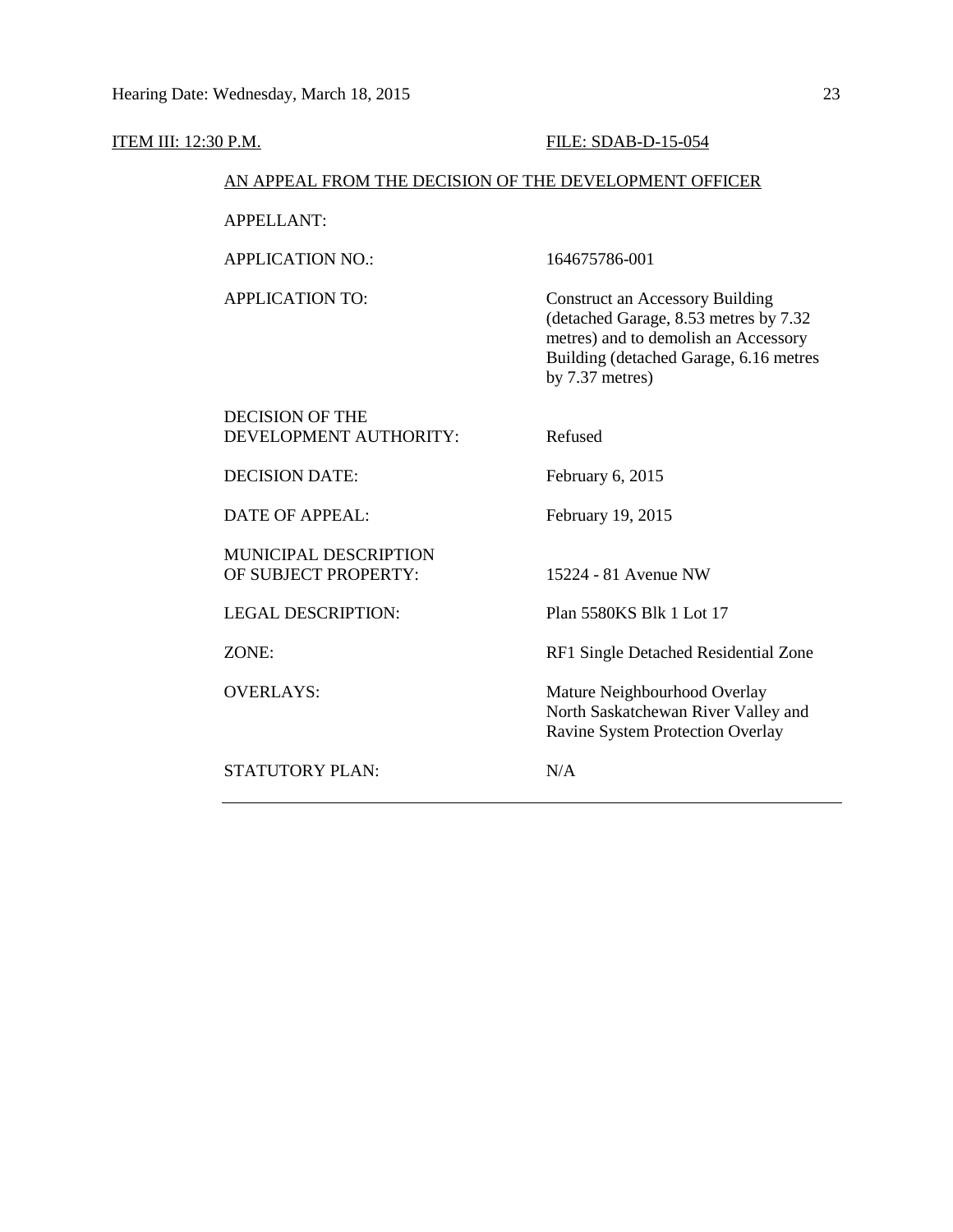#### DEVELOPMENT OFFICER'S DECISION

REFUSED - The proposed development is refused for the following reason:

Section 811.3(1) - All developments shall maintain a minimum 7.5 m Setback from the North Saskatchewan River Valley and Ravine System, as shown on Appendix I to this Overlay.

| Proposed:     | 7.19m             |
|---------------|-------------------|
| Minimum:      | 7.50m             |
| Deficient by: | 0.31 <sub>m</sub> |

#### APPELLANT'S SUBMISSION

We are trying to replace our pre-existing garage that burnt down on March 12th, 2014. The standard 24x20 two car garage sat behind our house for approximately 50 years. We are requesting a relaxation of 0.31 meters from 7.5 meter minimum setback (as out lined in bylaw 811.3(1)) from the Lynnwood gully/ravine behind our house. Without the relaxation we only have two options to get our development permit.

1) build closer to the house. You need to drive past our house and swerve to get our vehicles in the garage. If we shorten the distance (was 4.2 meters) between the house and garage. Parking and exiting without hitting the house or the other car would become even more difficult (see picture 1). We would also have the additional expense of replacing the fence between the garage and house.

2) build a 23 foot garage. A 23 foot garage would require a custom garage building package (smallest standard double car garage is 20 X 24) and drastically increase the cost of the build. The new building standards  $(2x6 \text{ walls rather than } 2x4)$  will already take away interior space for parking that we used to have. A 23 foot garage would leave very limited usable space for storage or small workbench.

We are not asking for special treatment. Both our closest neighbour's garages extend 2 -3 meters past our garage (see picture 2). There are 14 backyard garages on the south side (our side) of the Lynnwood gully (see picture 3). According to Google Maps, there are 10 other garages that are closer to the ravine than our garage was and would be upon successful appeal (we used the power line as we were told this is a good property line indicator).

We understand that two of those garages have had development permits issued recently. The first one (see picture 4) received a variance to be allowed to build closer to the back alley (we don't have a back alley). The second, a complete new garage (see picture 5), did not require a variance. It was just granted a standard development permit and they are within 1 - 2 meters of the power line.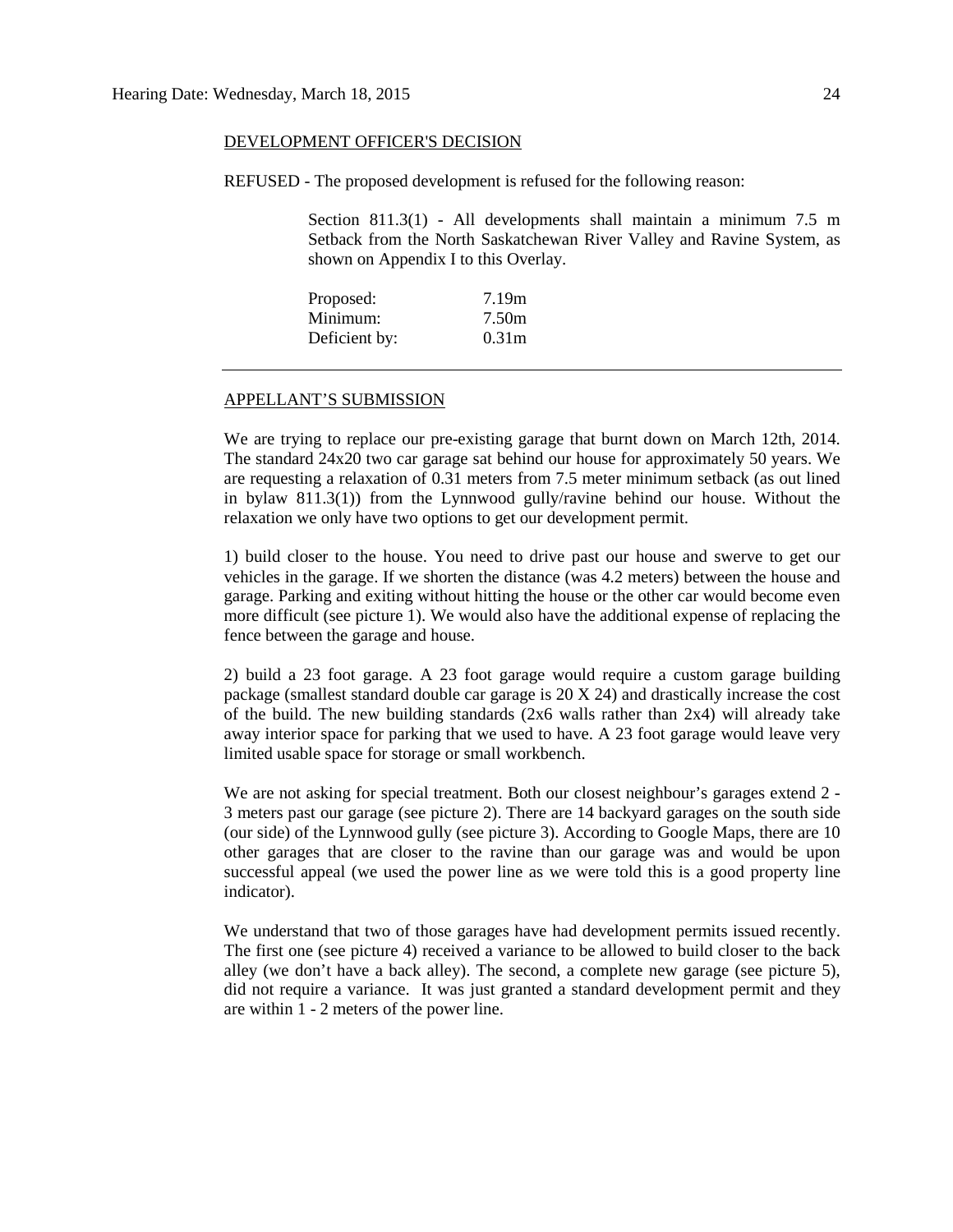#### APPELLANT'S SUBMISSION CONTINUED

All we are asking for is to be allowed to rebuild our garage where it was before it burnt down. We have been instructed by the City of Edmonton Development Services Branch that they will not oppose our appeal.

### SUBDIVISION AND DEVELOPMENT APPEAL BOARD OFFICER'S COMMENTS

This is an application to construct an Accessory Building (detached Garage, 8.53 metres by 7.32 metres) and to demolish an Accessory Building (detached Garage 6.16 metres by 7.37 metres).

The site is located north of 81 Avenue, east of 154 Street and is RF1 Single Detached Residential Zone, Section 110 of the Edmonton Zoning Bylaw 12800. The site is within the Mature Neighbourhood Overlay, Section 814 of the Edmonton Zoning Bylaw and abuts the North Saskatchewan River Valley and Ravine System Protection Overlay, Section 811 of the Edmonton Zoning Bylaw.

**Single Detached Housing** is a Permitted Use in the RF1 Single Detached Residential Zone, Section 110.2(4).

Under Section 50.1(2) Accessory Uses and Buildings are permitted in a Zone when Accessory to a principal Use which is a Permitted Use in that same Zone and for which a Development Permit has been issued.

The submitted Site Plan shows that the subject site has a Site Width of 18.29 metres and a Site depth of 36.58 metres. The proposed detached Garage is 8.53 metres by 7.32 metres in size and is located 7.19 metres from the (north) Rear Lot Line, 0.90 metres from the (east) Side Lot Line, and 4 metres from the Principal Building to the south. Vehicular access to the Garage is from 81 Avenue.

The Development Officer has provided the following information:

| Site Area:                          | 668.04 square metres |
|-------------------------------------|----------------------|
| 12 percent Allowable Site Coverage: | 80.16 square metres  |
| 28 percent Allowable Site Coverage: | 187.05 square metres |
| 40 percent Allowable Site Coverage: | 267.22 square metres |
| <b>Existing Principal Building:</b> | 109.95 square metres |
| Existing storage shed:              | 7.92 square metres   |
| Proposed detached Garage:           | 62.44 square metres  |
| Proposed Total Site Coverage:       | 180.31 square metres |

Section 110.4(6)(a) states that maximum total Site Coverage shall not exceed 40 percent, with a maximum of 28 percent for the Principal Building and a maximum of12 percent for Accessory Buildings. Where a Garage is attached to the Principal Building, the maximum Site Coverage for the Principal Building shall be 40 percent.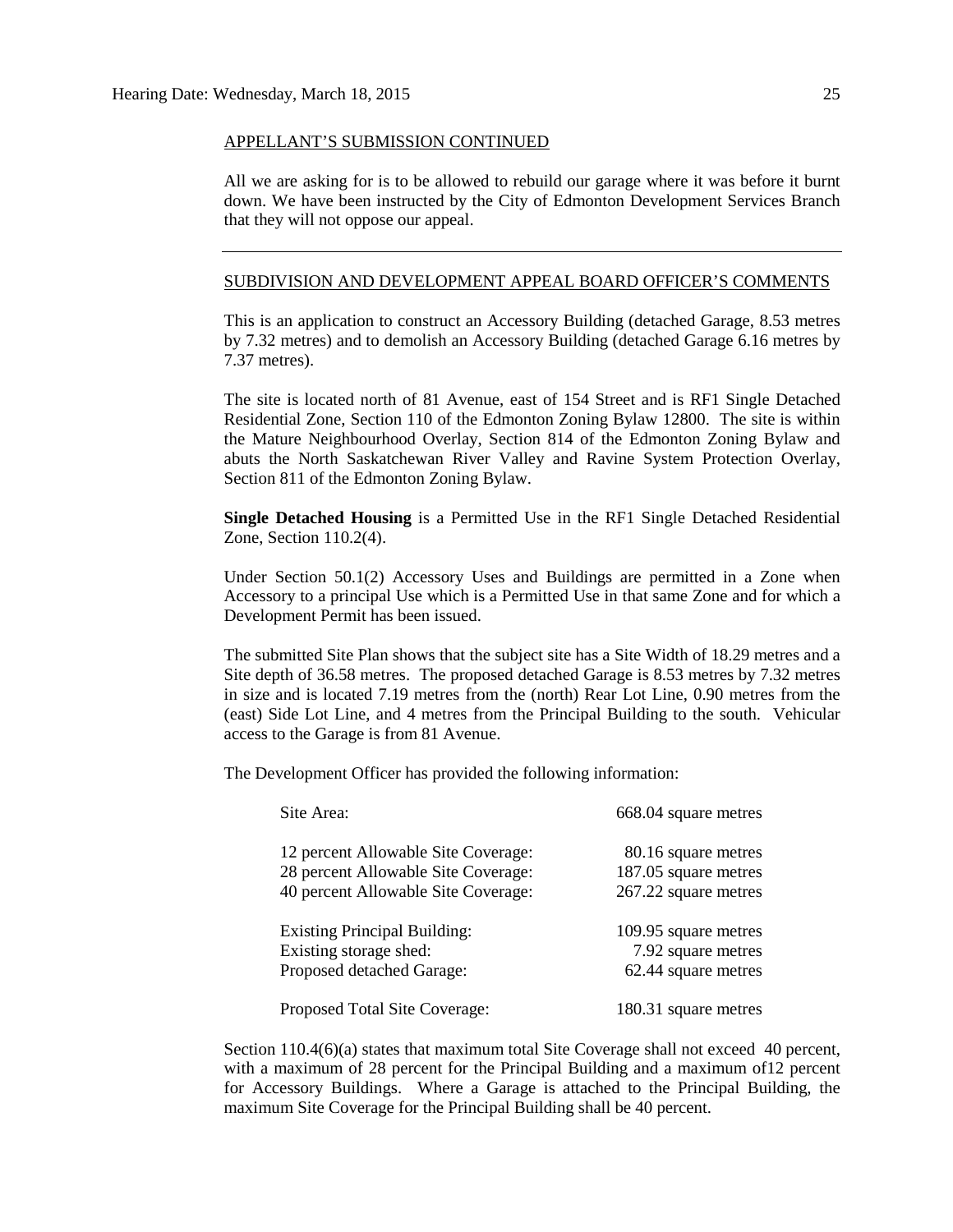Section 811.2(1)(b) states the North Saskatchewan River Valley and Ravine System Protection Overlay applies to all lands within 7.5 metres of the North Saskatchewan River Valley and Ravine System as shown on Appendix I to that Overlay.

Section 811.3(1) states all developments shall maintain a minimum 7.5 metre Setback from the North Saskatchewan River Valley and Ravine System, as shown on Appendix I to that Overlay.

**The Development Officer determined a Setback of 7.5 metres from the North Saskatchewan River Valley and Ravine System is required. The proposed development provides a Setback of 7.19 metres from the North Saskatchewan River Valley and Ravine System, which is deficient by 0.31 metres.**

Under Section 6.1(2), **Accessory** means, when used to describe a Use or building, a Use or building naturally or normally incidental, subordinate, and devoted to the principal Use or building, and located on the same lot or Site.

Under Section 6.1(88), **Setback** means the distance that a development or a specified portion of it, must be set back from a property line. A Setback is not a Yard, Amenity Space, or Separation Space.

Section 811.1 states the purpose of the North Saskatchewan River Valley and Ravine System Protection Overlay is to provide a development setback from the North Saskatchewan River Valley and Ravine System.

Section 814.1 states the purpose of the Mature Neighbourhood Overlay is to ensure that new low density development in Edmonton's mature residential neighbourhoods is sensitive in scale to existing development, maintains the traditional character and pedestrian-friendly design of the streetscape, ensures privacy and sunlight penetration on adjacent properties and provides opportunity for discussion between applicants and neighbouring affected parties when a development proposes to vary the Overlay regulations.

Section 110.1 states the purpose of the RF1 Single Detached Housing Zone is to provide for Single Detached Housing while allowing other forms of small scale housing in the form of Secondary Suites, Semi-detached Housing and Duplex Housing under certain conditions.

Included in the Sustainable Development Department's POSSE system, under "Docs", is an e-mail dated January 8, 2015 from Paul R. Lach, Senior Geotechnical Engineer, Engineering Services, Transportation Services. **A copy of the e-mail from Transportation Services is on file.**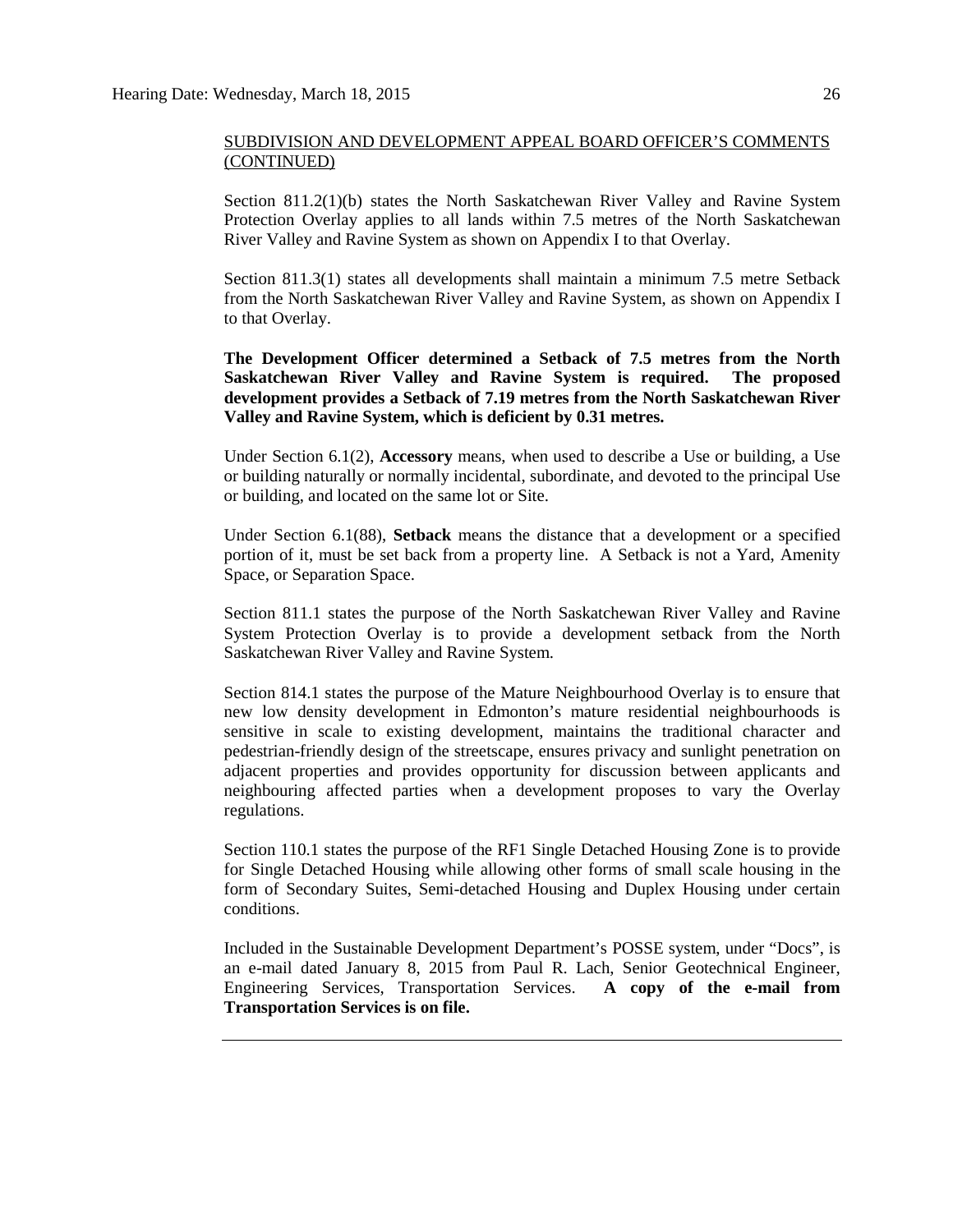#### NOTICE TO APPLICANT/APPELLANT

Provincial legislation requires that the Subdivision and Development Appeal Board issue its official decision in writing within fifteen days of the conclusion of the hearing. Bylaw No. 11136 requires that a verbal announcement of the Board's decision shall be made at the conclusion of the hearing of an appeal, but the verbal decision is not final nor binding on the Board until the decision has been given in writing in accordance with the Municipal Government Act.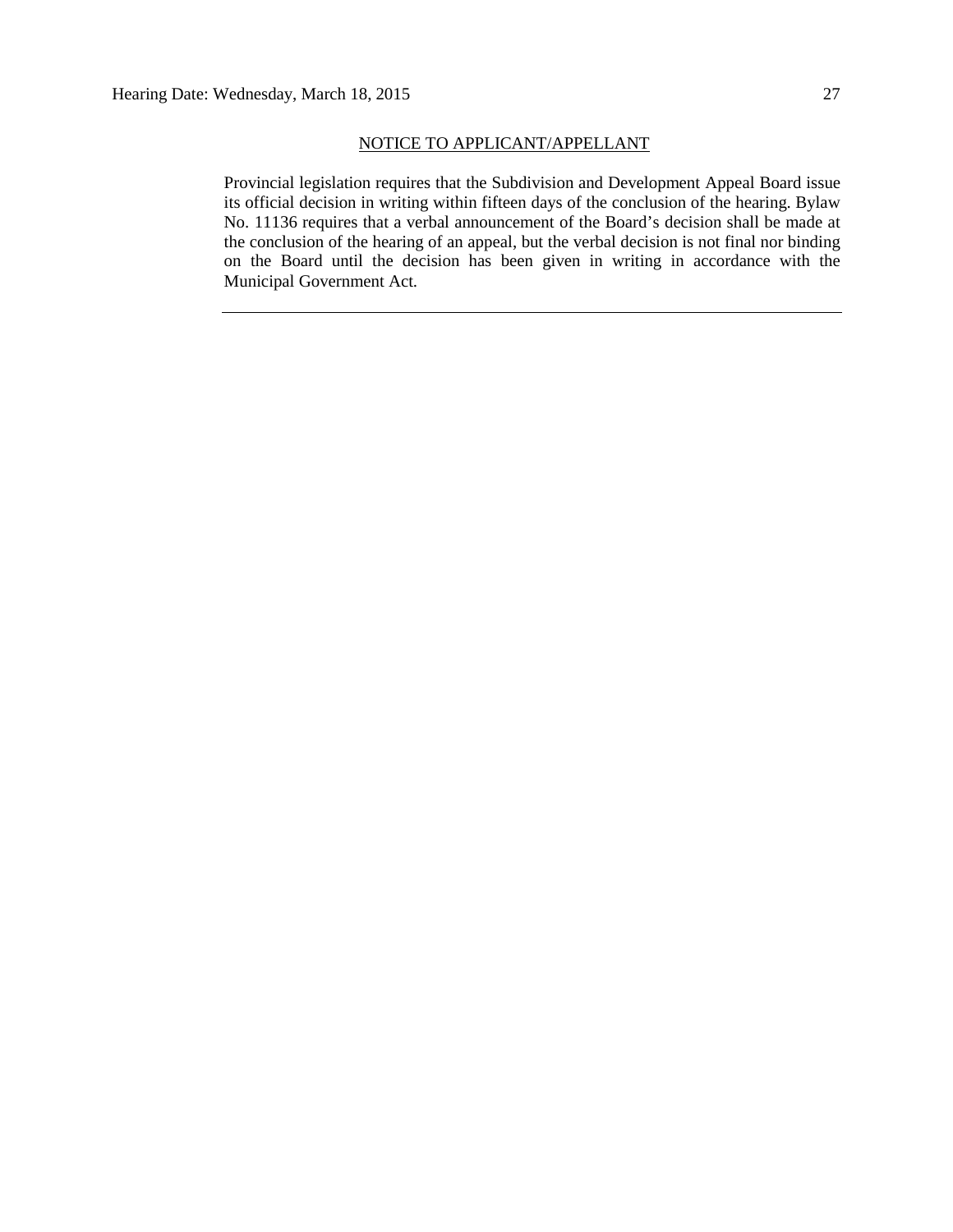

**Site Location File: SDAB-D-15-054**

N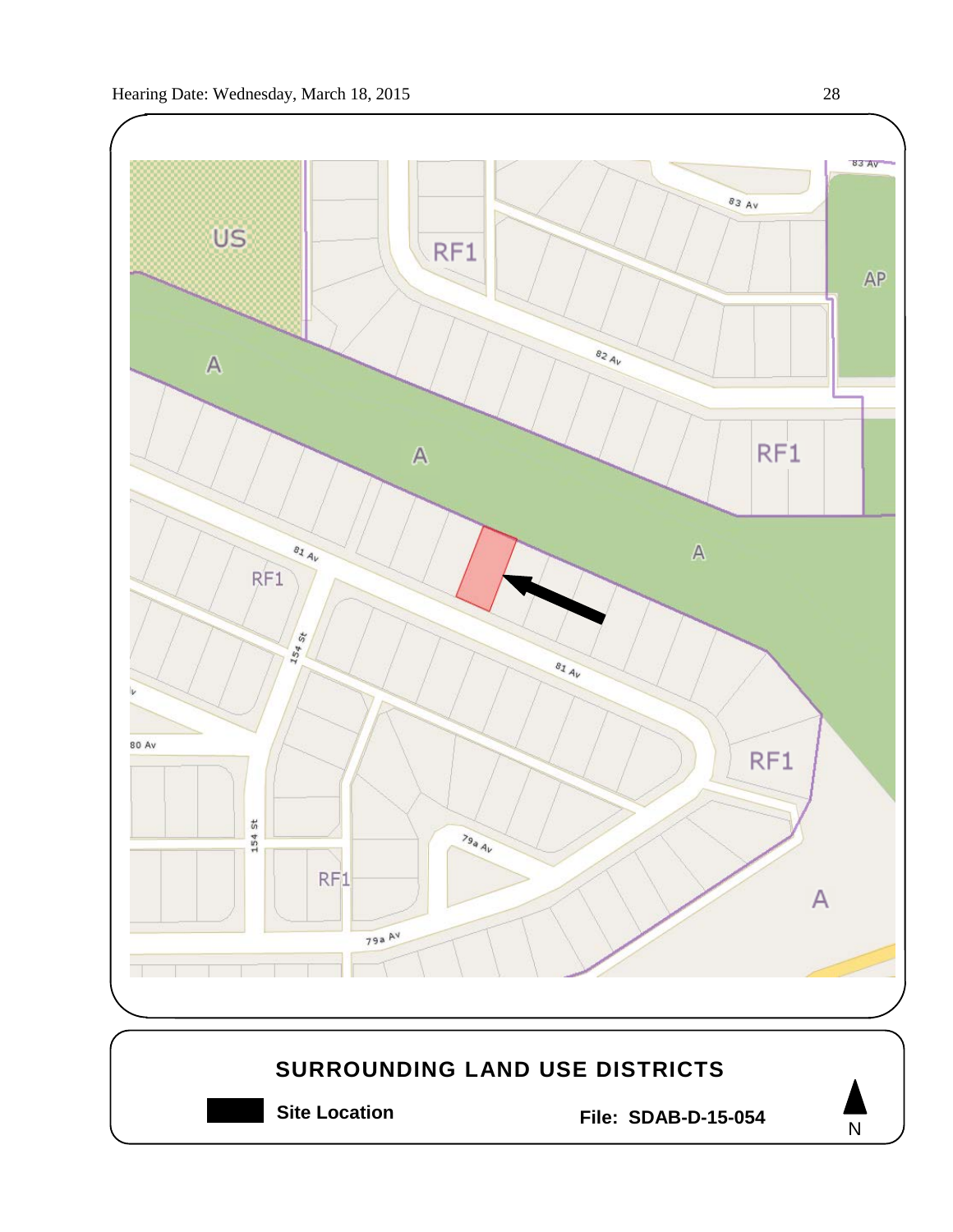| <b>ITEM IV: 2:30 P.M.</b> |                                                        | FILE: SDAB-D-15-055                                                                                        |
|---------------------------|--------------------------------------------------------|------------------------------------------------------------------------------------------------------------|
|                           | AN APPEAL FROM THE DECISION OF THE DEVELOPMENT OFFICER |                                                                                                            |
|                           | <b>APPELLANT:</b>                                      |                                                                                                            |
|                           | <b>APPLICATION NO.:</b>                                | 161891875-001                                                                                              |
|                           | <b>APPLICATION TO:</b>                                 | Construct exterior alterations to a Single<br>Detached House (second front Driveway -<br>5.20 metres wide) |
|                           | <b>DECISION OF THE</b><br>DEVELOPMENT AUTHORITY:       | Refused                                                                                                    |
|                           | <b>DECISION DATE:</b>                                  | February 3, 2015                                                                                           |
|                           | <b>DATE OF APPEAL:</b>                                 | February 24, 2015                                                                                          |
|                           | <b>MUNICIPAL DESCRIPTION</b><br>OF SUBJECT PROPERTY:   | 7502 - 149 Street NW                                                                                       |
|                           | <b>LEGAL DESCRIPTION:</b>                              | Plan 6253KS Blk 12 Lot 12                                                                                  |
|                           | ZONE:                                                  | RF1 Single Detached Residential Zone                                                                       |
|                           | <b>OVERLAY:</b>                                        | Mature Neighbourhood Overlay                                                                               |
|                           | <b>STATUTORY PLAN:</b>                                 | N/A                                                                                                        |
|                           |                                                        |                                                                                                            |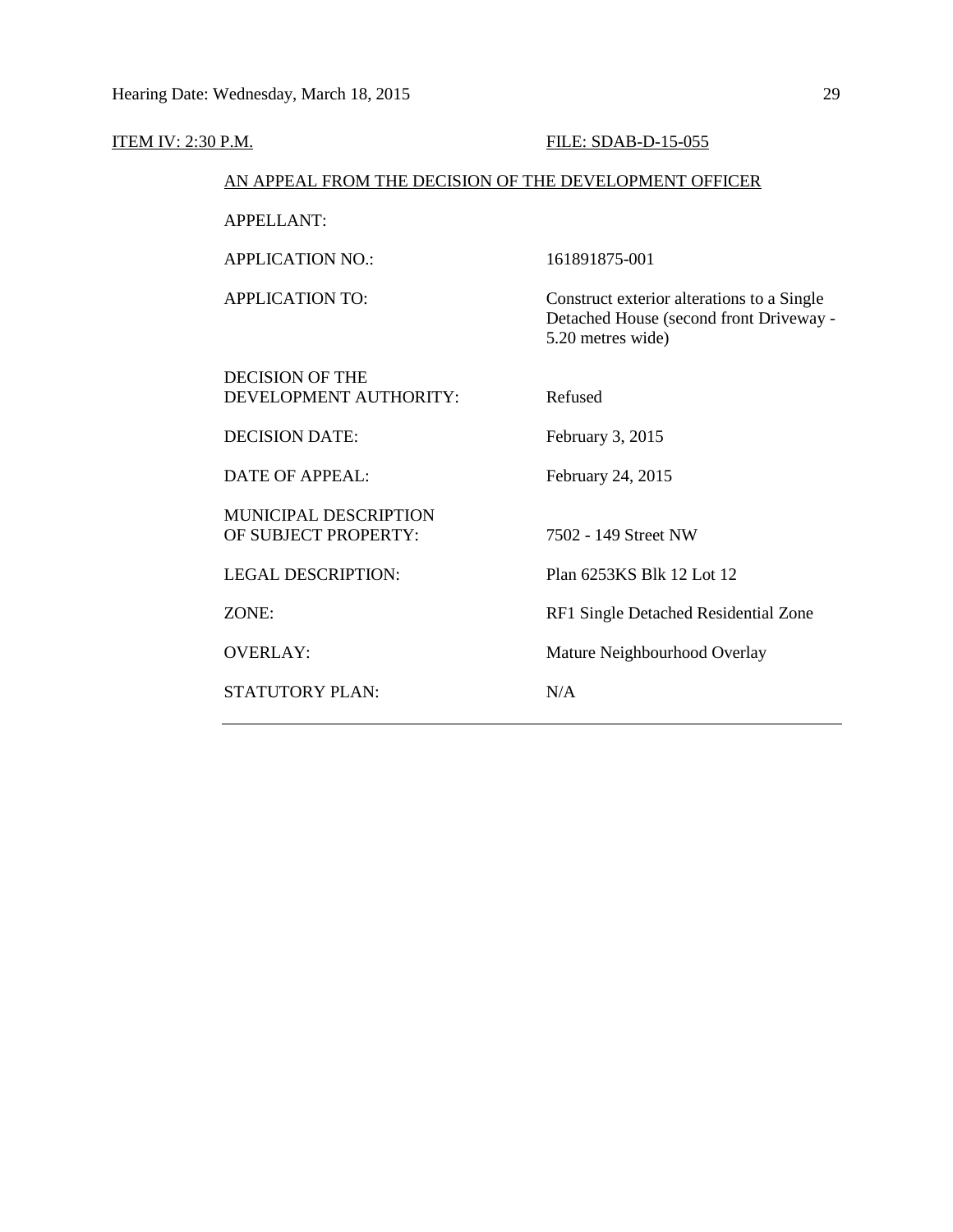#### DEVELOPMENT OFFICER'S DECISION

REFUSED - The proposed development is refused for the following reasons:

1) The Front Yard of any at-grade Dwelling unit in any Residential Zone, or in the case of a corner Site, the Front Yard or the flanking Side Yard in any Residential Zone, may include a maximum of one Driveway. The area hardsurfaced for a Driveway, not including the area used as a walkway, shall have:

a) a minimum width of 3.1 m; and

b) a maximum width that shall be calculated as the product of 3.1 m multiplied by the total number of adjacent side-by-side parking spaces contained within the Garage.

 -The Driveway shall lead directly from the roadway to the required Garage or Parking Area. (Section 54.1(4))

Maximum allowable number of driveway: 1 Proposed: 2

Maximum allowable width of driveway(s):  $3.1$ m x  $2 = 6.2$  m Proposed:  $5.2 m + 5.18 m = 10.38 m$ Exceed by 4.18 m

2) Except as otherwise provided for in this Bylaw, parking spaces, not including Driveways, that are required in accordance with the minimum standards of this Bylaw shall be located in accordance with the following: a) parking spaces shall not be located within a Front Yard; and

b) on a Corner Lot in a Residential Zone, parking spaces, in addition to complying with the other provisions of this Bylaw, shall not be located within the Side Yard abutting the flanking public roadway, other than a Lane. Where the amount of parking provided on a Corner Lot is in excess of the minimum requirements of this Bylaw, the Development Officer shall have the discretion to allow such additional spaces within a Side Yard flanking a public roadway, other than a Lane. (Section  $54.2$  (2)(e))

3) The proposed concrete driveway extension does not lead to the garage or parking area. (Section  $6.1(26)$  and Section  $54.1(4)(b)$ )

4) The proposed driveway is in the front of the property and based on the landscaping regulations, front yards/front setbacks must be landscaped. Concrete is not considered a form of landscaping. (Section 55.4(1) and (Section 6.1(55))

5) Sufficient on site parking is provided through the front attached garage and additional parking space provided on the driveway leading to the garage. Front Attached Garage: 7.32m x 13.87m (can fit 4 cars) Existing Driveway: 5.18m x 11.88m (can fit at least 2 cars)

6) This sort of driveway extension is not characteristic of this mature established neighbourhood.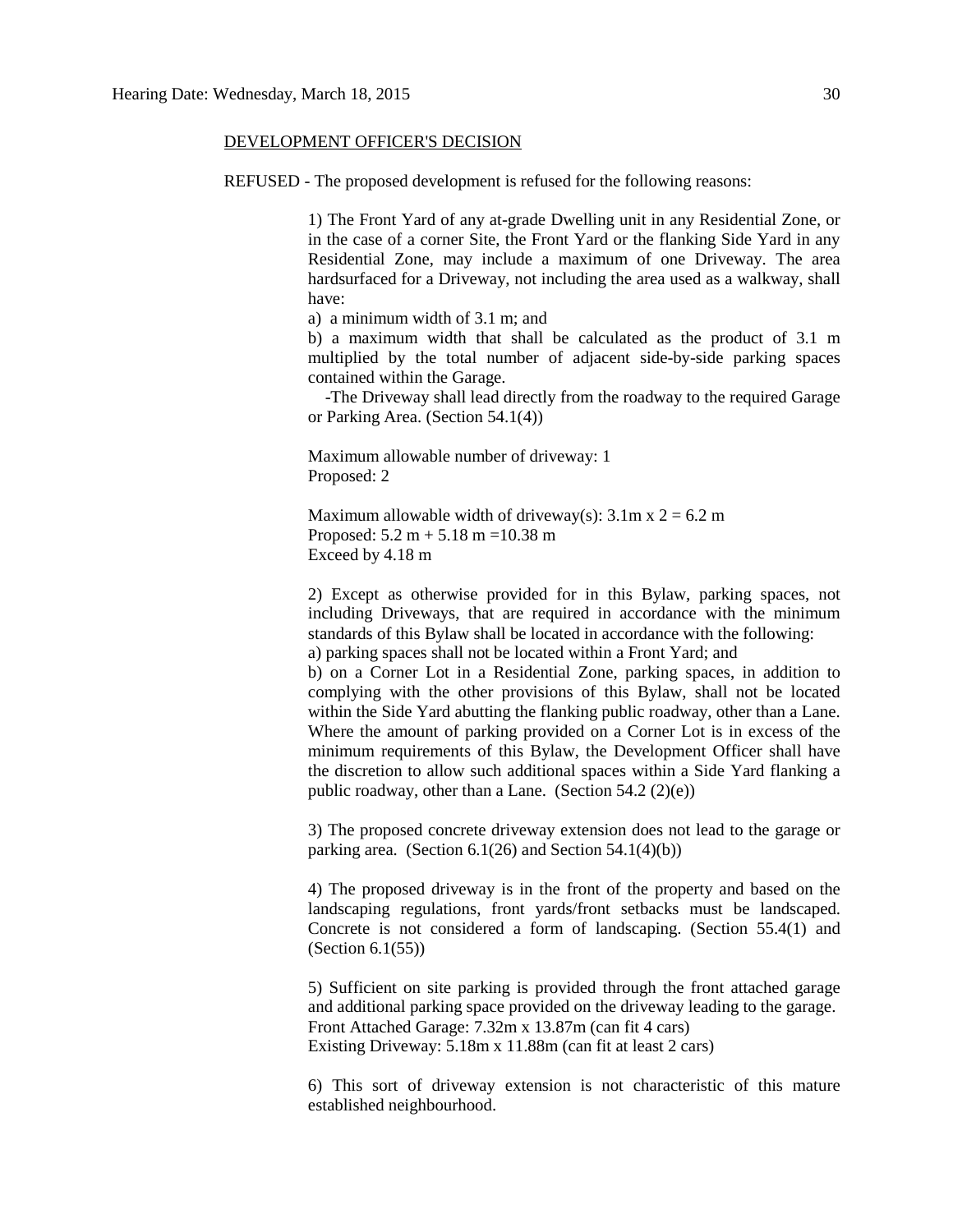#### DEVELOPMENT OFFICER'S DECISION (CONTINUED)

Given the above observations, the proposed development would unduly interfere with the amenities of the neighbourhood, or materially interfere with or affect the use, enjoyment or value of neighbouring properties in the opinion of the Development Officer.

#### APPELLANT'S SUBMISSION

- Extra parking as the lot is on a bus route with a seasonal parking ban.

- To remain in keeping with the aesthetics of new construction.

- Facilitate snow clearing by City employees.

- There are other such driveways in the neighbourhood. Closest one being 2 doors to the north.

#### SUBDIVISION AND DEVELOPMENT APPEAL BOARD OFFICER'S COMMENTS

This is an application to construct alterations to a Single Detached House (second front Driveway - 5.20 metres wide).

The site is located west of 149 Street and south of 76 Avenue and is zoned RF1 Single Detached Residential Zone, Section 110 of the Edmonton Zoning Bylaw 12800. The site is within the Mature Neighbourhood Overlay, Section 814 of the Edmonton Zoning Bylaw 814.

Section 686(1)(a)(i) of the *Municipal Government Act* states "a development appeal to a subdivision and development appeal board is commenced by filing a notice of the appeal, containing reasons, with the board within 14 days….after the date on which the person is notified of the order or decision or the issuance of the development permit."

The decision of refusal by the Development Officer is dated February 3, 2015. Fourteen days from the decision date is February 17, 2015 and the Notice of Appeal was filed on February 24, 2015.

**It should be noted,** included in the Sustainable Development Department's POSSE system, under "SDAB", is a Canada Post Registered Mail Delivery, dated February 9, 2015 that confirms the notice of refusal was delivered on February 6, 2015. **A copy of the Canada Post Registered Mail Delivery is on file.**

**Single Detached Housing** is a Permitted Use in the RF1 Single Detached Residential Zone, Section 110.2(4).

Under Section 7.2(9), **Single Detached Housing** means development consisting of a building containing only one Dwelling, which is separate from any other Dwelling or building. Where a Secondary Suite is a Permitted or Discretionary Use Class in a Zone, a building which contains Single Detached Housing may also contain a Secondary Suite. This Use Class includes Mobile Homes which conform to [Section 78](http://webdocs.edmonton.ca/InfraPlan/zoningbylaw/ZoningBylaw/Part1/Special_Land/78__Mobile_Homes.htm) of this Bylaw.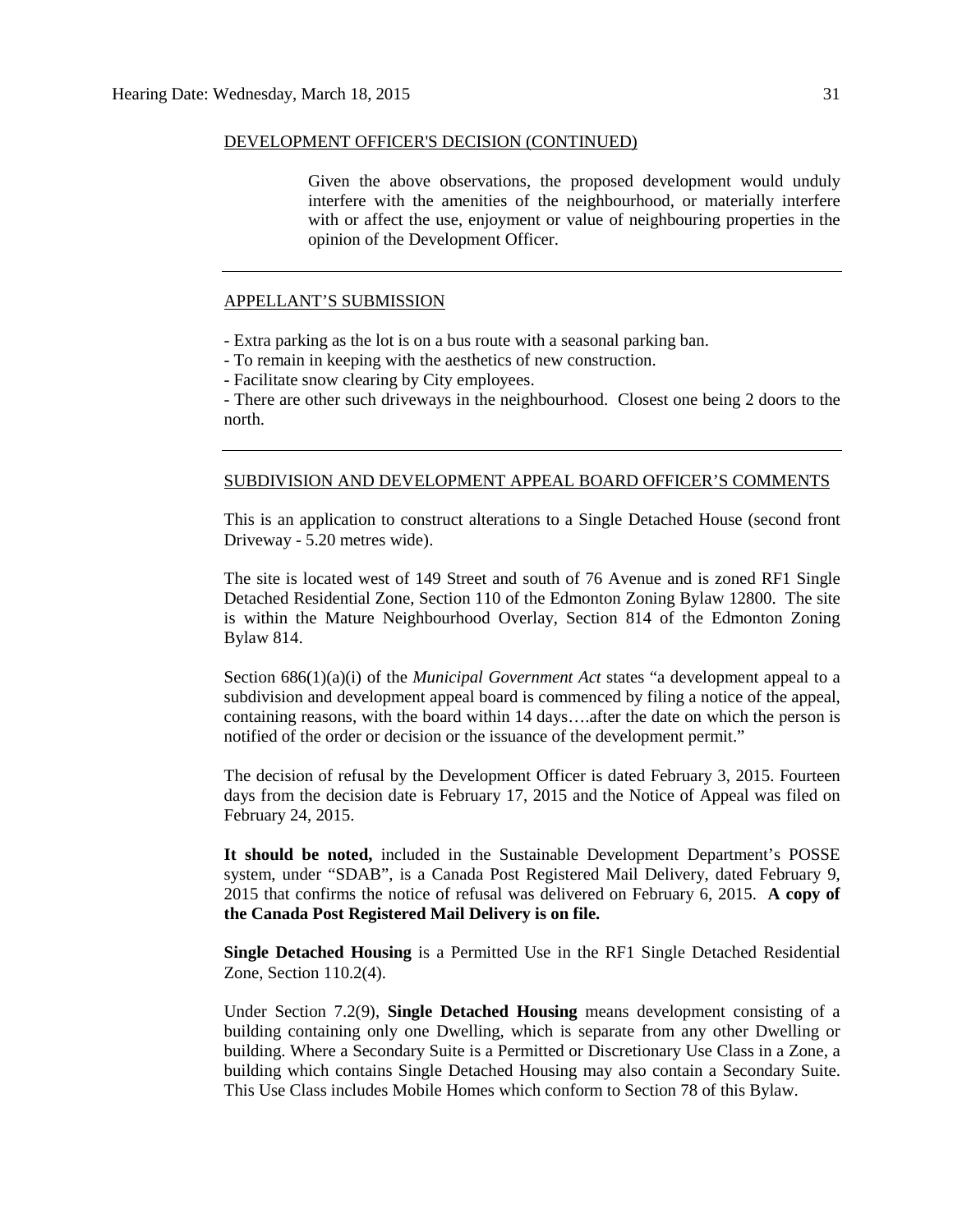Section 54.1(4) states the Front Yard of any at-grade Dwelling unit in any Residential Zone, or in the case of a corner Site, the Front Yard or the flanking Side Yard in any Residential Zone, may include a maximum of one Driveway. The area hardsurfaced for a Driveway not including the area used as a walkway, shall have:

- a. a minimum width of 3.1 metres; and
- b. a maximum width that shall be calculated as the product of 3.1 metres multiplied by the total number of adjacent side-by-side parking spaces contained within the Garage.

The Driveway shall lead directly from the roadway to the required Garage or Parking Area.

**The Development Officer determined a maximum of one Driveway is permitted in the Front Yard. The proposed development provides two Driveways in the Front Yard, which is in excess of the maximum by one.**

**The Development Officer determined the maximum width of all Driveways is 6.2 metres. The proposed development provides a total width of 10.38 metres between the two Driveways, which is in excess of the maximum by 4.18 metres.**

**The Development Officer determined the Driveway must lead directly from the roadway to the Garage. The proposed Driveway does not lead directly from the roadway to the Garage.**

Section 55.4(1) states all open space including Front Yards, Rear Yards, Side Yards and Yards, at grade Amenity Areas, Private Outdoor Amenity Areas, Setback areas and Separation Spaces shall be landscaped with trees, shrubs, flower beds, grass, ground cover or suitable decorative hardsurfacing, in accordance with the Landscape Plan submitted pursuant to subsection 55.3 and approved by the Development Officer. This requirement shall not apply to those areas designated for parking and circulation, which shall be landscaped in accordance with subsection 55.8 of this Bylaw. The Development Officer may require Landscaping of areas within a Site that are intended for future development if, in the opinion of the Development Officer, the lack of Landscaping creates a potential negative visual impact, given the visibility of these areas from adjacent properties and public roadways.

# **The Development Officer determined the Front Yard shall be landscaped. The proposed development provides concrete in the Front Yard, which the Development Officer determined is insufficient pursuant to Section 55.4(1).**

Under Section 6.1(26), **Driveway** means an area that provides access for vehicles from a public or private roadway to a Garage or Parking Area.

Under Section 6.1(69), **Parking Area** means an area that is used for the parking of vehicles. A Parking Area is comprised of one or more parking spaces, and includes a parking pad, but does not include a Driveway.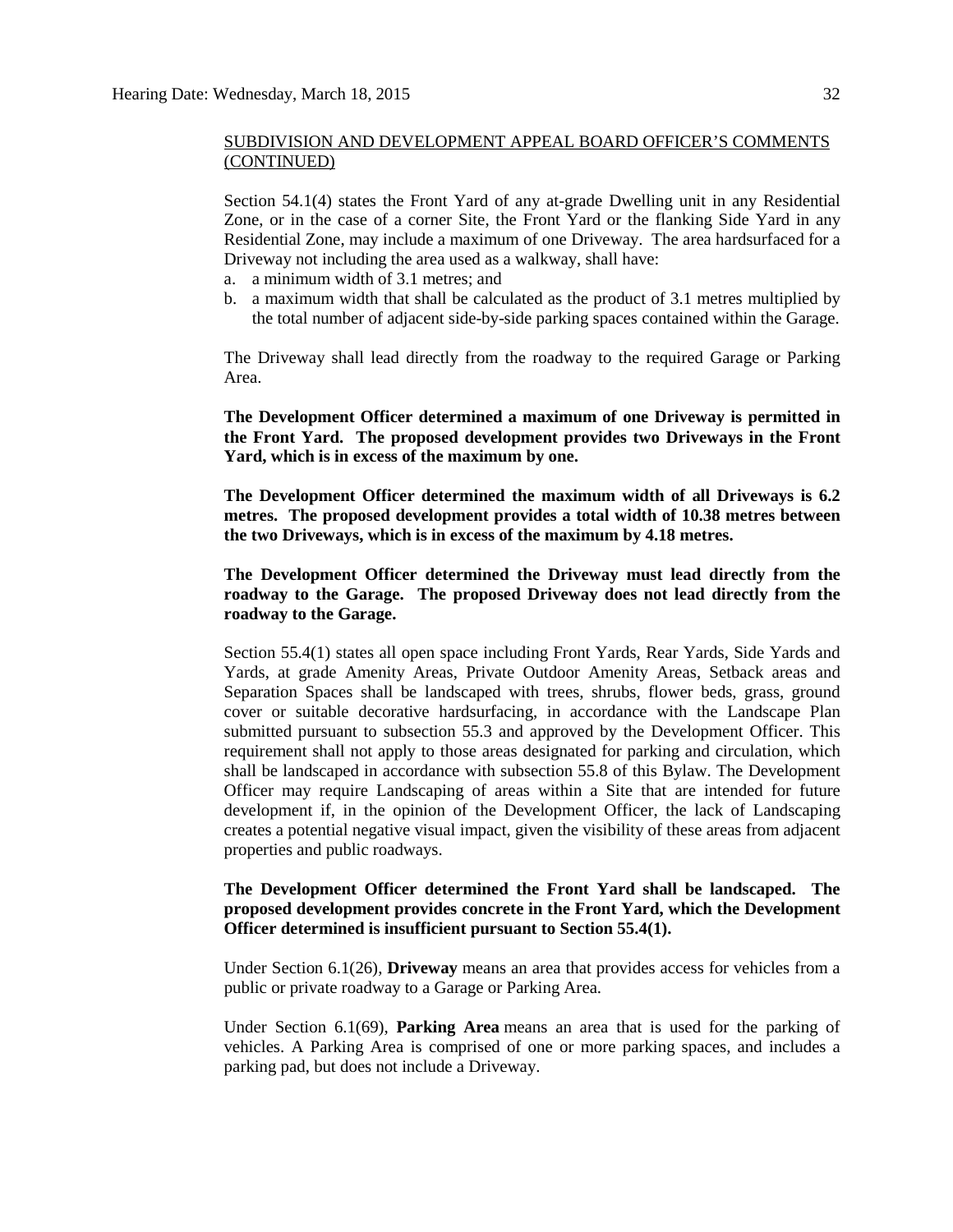Under Section 6.1(40), **Front Yard** means the portion of a Site abutting the Front Lot Line extending across the full width of the Site, situated between the Front Lot Line and the nearest wall of the principal building, not including projections.



Public Roadway

Under Section 6.1(55), **Landscaping** means the preservation or modification of the natural features of a Site through the placement or addition of any or a combination of the following:

- a. soft landscaping elements such as trees, shrubs, plants, lawns and ornamental plantings;
- b. decorative hardsurfacing elements such as bricks, pavers, shale, crushed rock or other suitable materials, excluding monolithic concrete and asphalt, in the form of patios, walkways and paths; and
- c. architectural elements such as decorative fencing, walls and sculpture.

Section 814.1 states the purpose of the Mature Neighbourhood Overlay is ensure that new low density development in Edmonton's mature residential neighbourhoods is sensitive in scale to existing development, maintains the traditional character and pedestrianfriendly design of the streetscape, ensures privacy and sunlight penetration on adjacent properties and provides opportunity for discussion between applicants and neighbouring affected parties when a development proposes to vary the Overlay regulations.

Section 110.1 states the purpose of the RF1 Single Detached Residential Overlay is to provide for Single Detached Housing while allowing other forms of small scale housing in the form of Secondary Suites, Semi-detached Housing and Duplex Housing under certain conditions.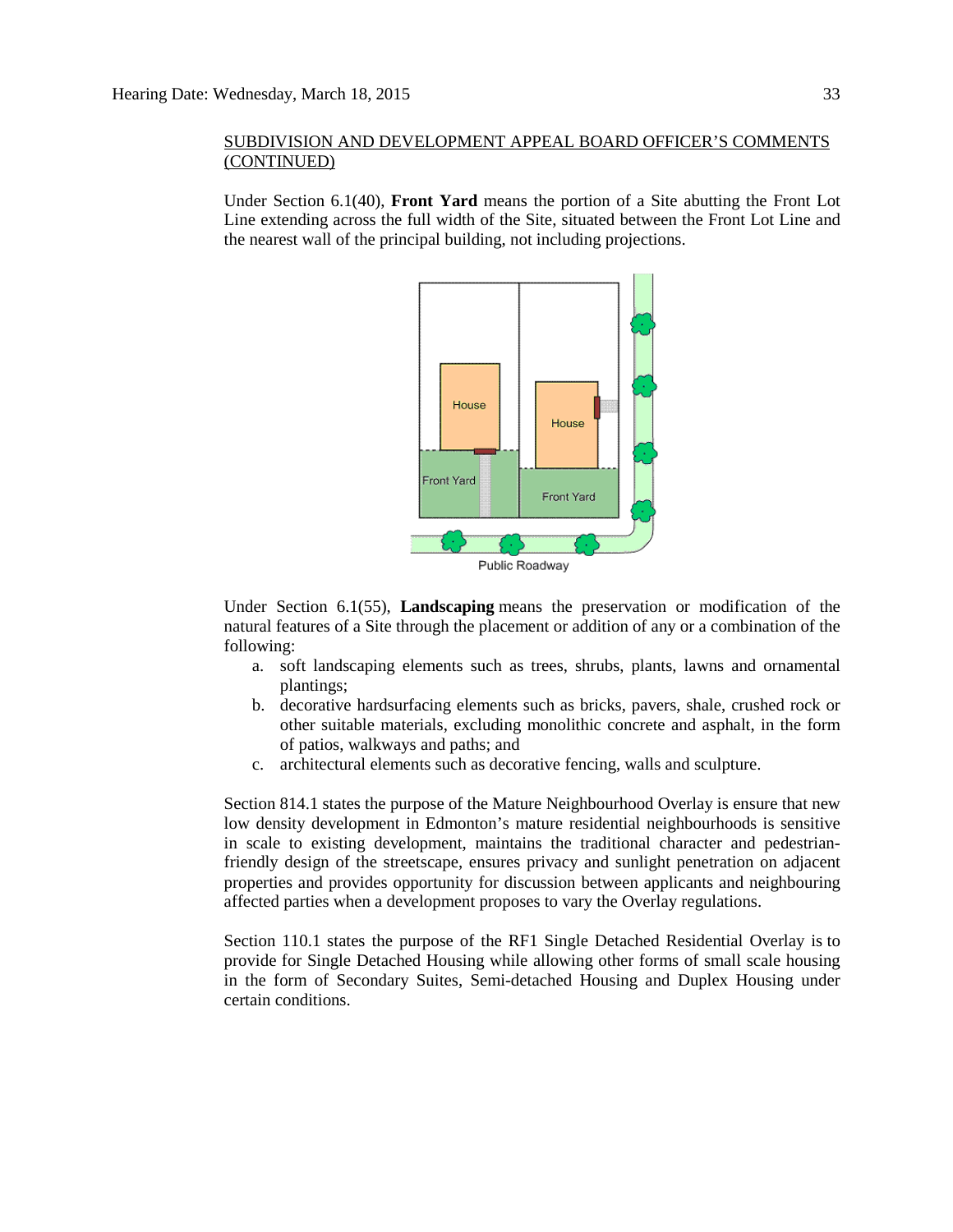Included in the Sustainable Development Department's POSSE system, under "Docs", is a Memorandum dated December 4, 2015 from Karen Haromy, Senior Transportation Technician, Development Planning, Transportation Planning Branch which indicates that Transportation Services has reviewed the development application and has provided conditions if approved. **A copy of the Memorandum from Transportation Services is on file.**

The following permit application is listed in the Sustainable Development POSSE system:

| <b>Application</b><br><b>Number</b> | <b>Description</b>                                                                                                                                                                                                                                                                                                                                               | <b>Decision</b>            |
|-------------------------------------|------------------------------------------------------------------------------------------------------------------------------------------------------------------------------------------------------------------------------------------------------------------------------------------------------------------------------------------------------------------|----------------------------|
| 128353219-001                       | To construct an addition to<br>a Single Detached House<br>(two storey addition/front<br>attached gage, master<br>bedroom with walk in<br>closet/ensuite/office<br>and<br>rear covered deck) and to<br>construct exterior<br>and<br>Interior alterations and to<br>demolish an existing<br>detached garage $(6.85m \times$<br>7.43m) existing without<br>permits. | Issued May $23$ , $2013$ . |

# NOTICE TO APPLICANT/APPELLANT

Provincial legislation requires that the Subdivision and Development Appeal Board issue its official decision in writing within fifteen days of the conclusion of the hearing. Bylaw No. 11136 requires that a verbal announcement of the Board's decision shall be made at the conclusion of the hearing of an appeal, but the verbal decision is not final nor binding on the Board until the decision has been given in writing in accordance with the Municipal Government Act.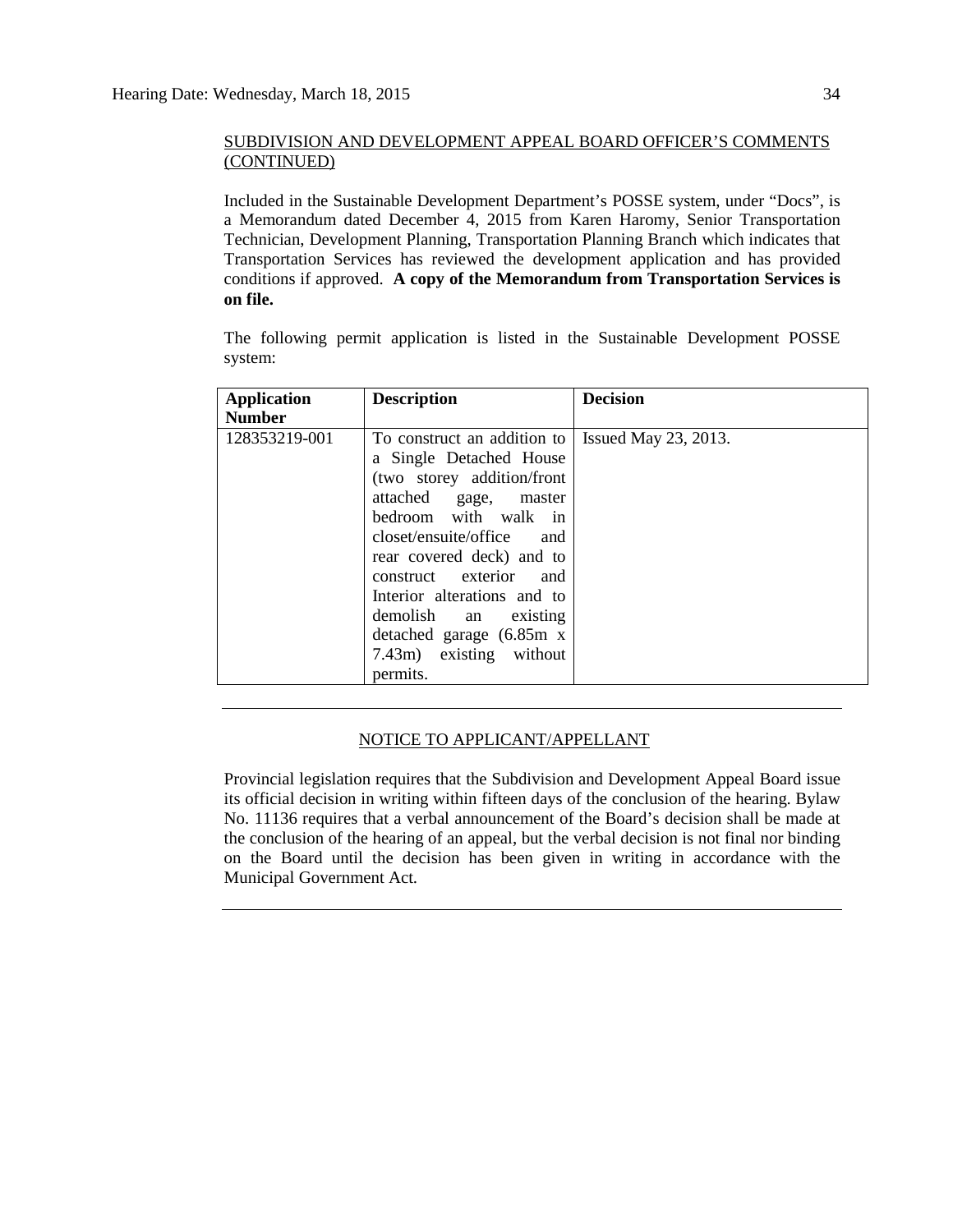

![](_page_34_Figure_2.jpeg)